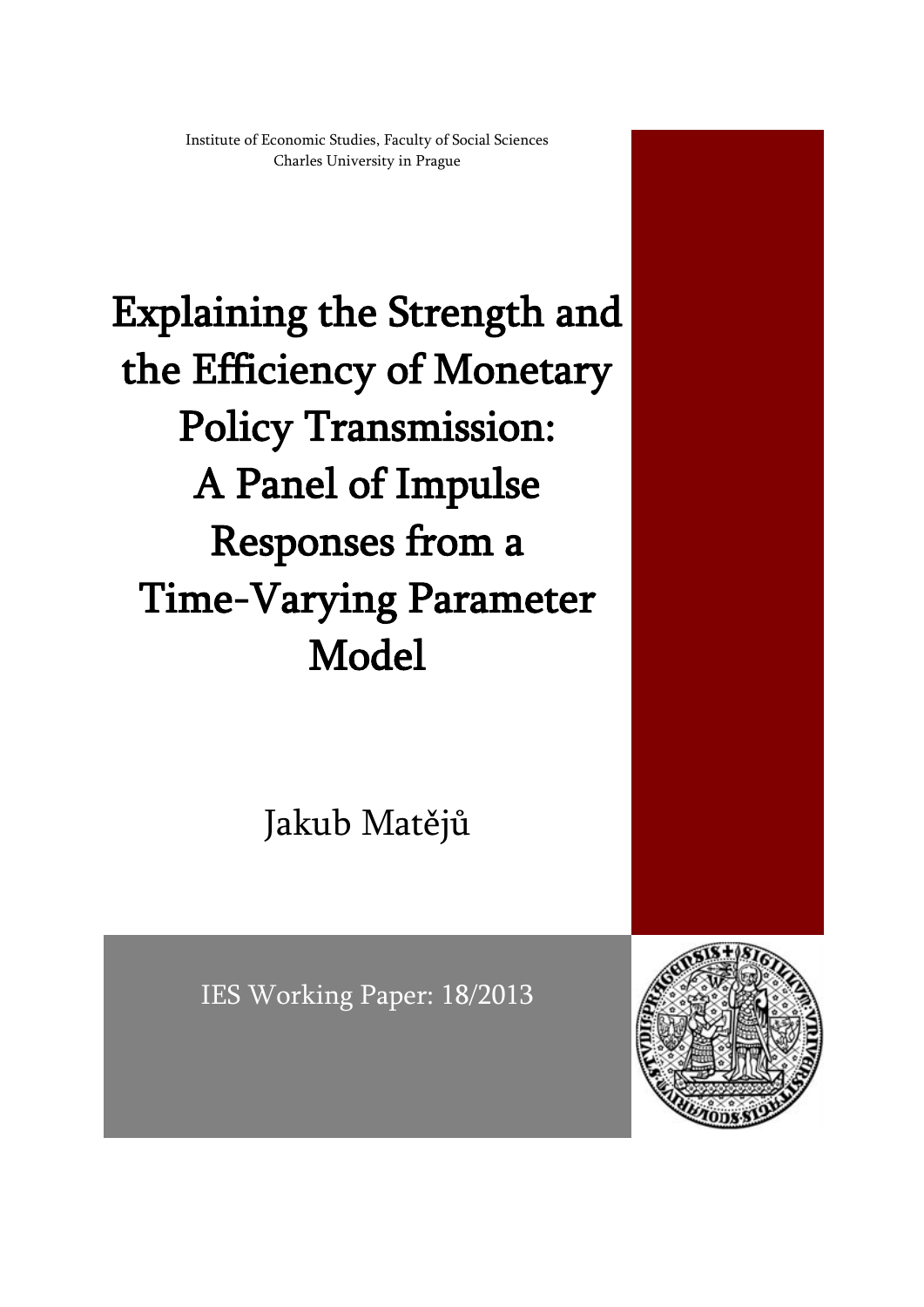Institute of Economic Studies, Faculty of Social Sciences, Charles University in Prague

[UK FSV – IES]

Opletalova 26 CZ-110 00, Prague E-mail : [ies@fsv.cuni.cz](mailto:IES@Mbox.FSV.CUNI.CZ) [http://ies.fsv.cuni.cz](http://ies.fsv.cuni.cz/)

Institut ekonomických studií Fakulta sociálních věd Univerzita Karlova v Praze

> Opletalova 26 110 00 Praha 1

E-mail : [ies@fsv.cuni.cz](mailto:IES@Mbox.FSV.CUNI.CZ) [http://ies.fsv.cuni.cz](http://ies.fsv.cuni.cz/)

Disclaimer: The IES Working Papers is an online paper series for works by the faculty and students of the Institute of Economic Studies, Faculty of Social Sciences, Charles University in Prague, Czech Republic. The papers are peer reviewed, but they are *not* edited or formatted by the editors. The views expressed in documents served by this site do not reflect the views of the IES or any other Charles University Department. They are the sole property of the respective authors. Additional info at: [ies@fsv.cuni.cz](mailto:ies@fsv.cuni.cz)

Copyright Notice: Although all documents published by the IES are provided without charge, they are licensed for personal, academic or educational use. All rights are reserved by the authors.

Citations: All references to documents served by this site must be appropriately cited.

### Bibliographic information:

Matějů, J. (2013). " Explaining the Strength and the Efficiency of Monetary Policy Transmission: A Panel of Impulse Responses from a Time-Varying Parameter Model" IES Working Paper 18/2013. IES FSV. Charles University.

This paper can be downloaded at: [http://ies.fsv.cuni.cz](http://ies.fsv.cuni.cz/)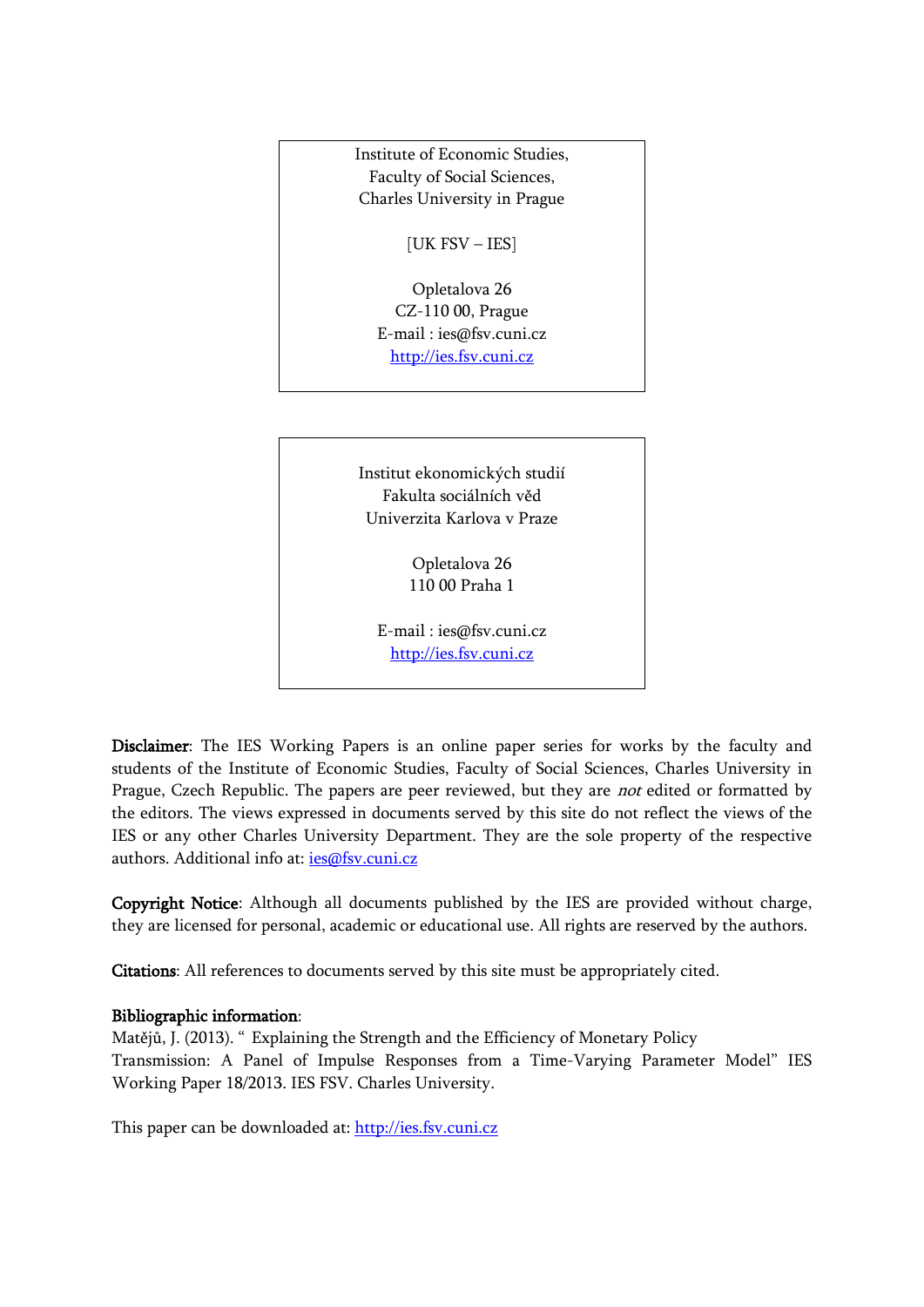# Explaining the Strength and the Efficiency of Monetary Policy Transmission: A Panel of Impulse Responses from a Time-Varying Parameter Model

Jakub Matějů<sup>a</sup>

<sup>a</sup> CERGE-EI, Prague and Czech National Bank

November 2013

#### Abstract:

This paper analyzes both the cross-sectional and time variation in aggregate monetary policy transmission from nominal short term interest rates to price level. Using Bayesian TVP-VARs where the structural interest rate shocks are identi\_ed by sign restrictions, we show that monetary policy transmission became stronger over the last decades. This applies both to developed and emerging economies. Monetary policy sacrifice ratios (the output costs of disination induced by monetary policy tightening) gradually decreased from their peak in the 1980's. Exploring the cross-country and time variation in panel regressions, we show that when a country adopted ination targeting regime, monetary transmission became stronger (by about 0.8 p.p. of price level response to 1 p.p. shock to the policy rate) and sacrifice ratios decreased. In periods of banking crises, the transmission from monetary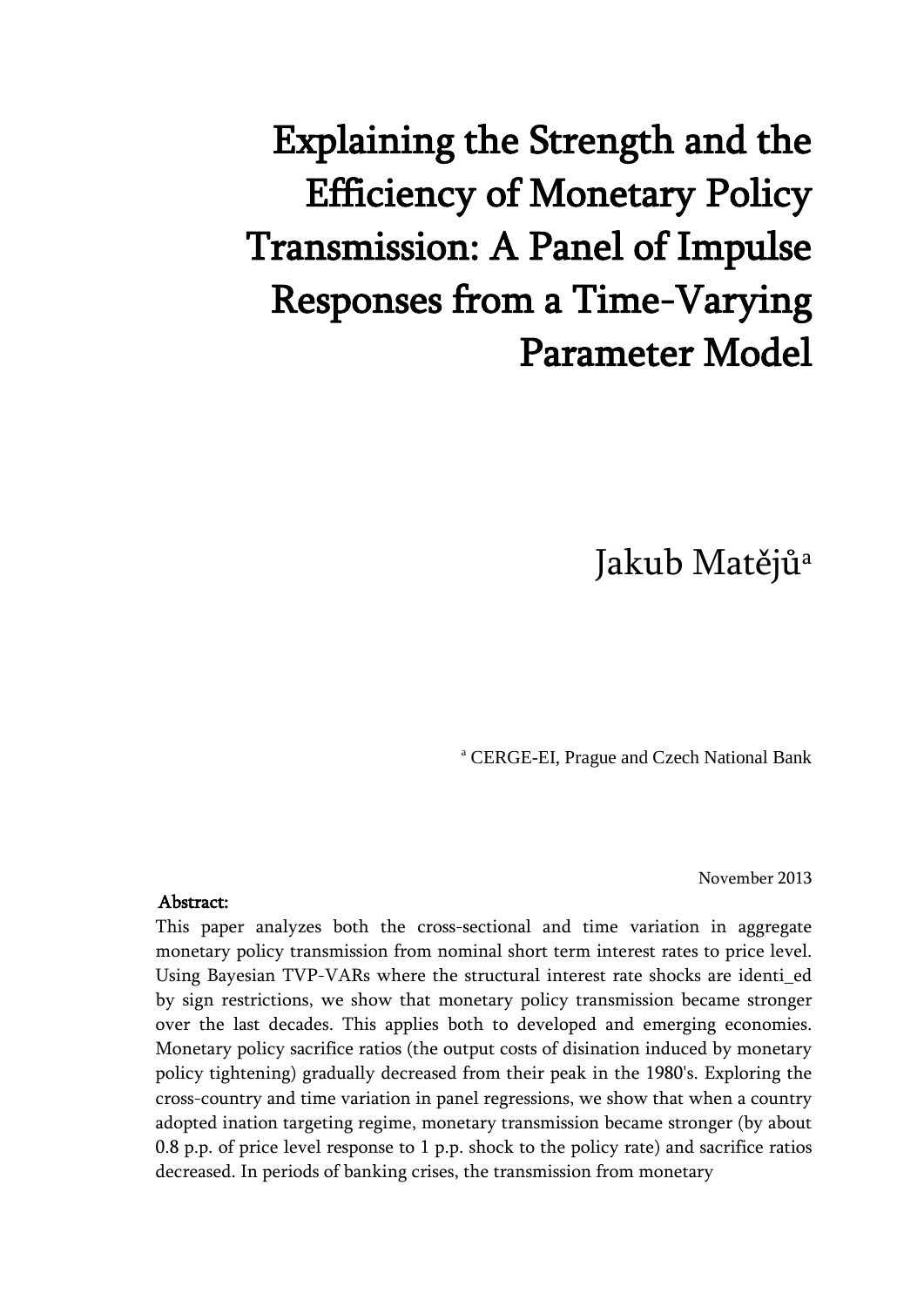policy interest rate shocks to prices is weaker (by about 1 p.p. of price level response to a 1 p.p. shock to the policy rate) and the related costs in output are higher. Further, countries with higher domestic credit to GDP have stronger transmission while countries with higher foreign debt seem to be less inuenced by domestic monetary policy.

Keywords: monetary policy transmission, TVP-VAR, sign-restrictions

JEL: E52, C54

# Acknowledgements:

The views expressed here are those of the author and not necessarily those of the Czech National Bank. I thank Marek Rusnák for consultations. The research was conducted with the support of the Grant Agency of the Charles University, project no. 267011.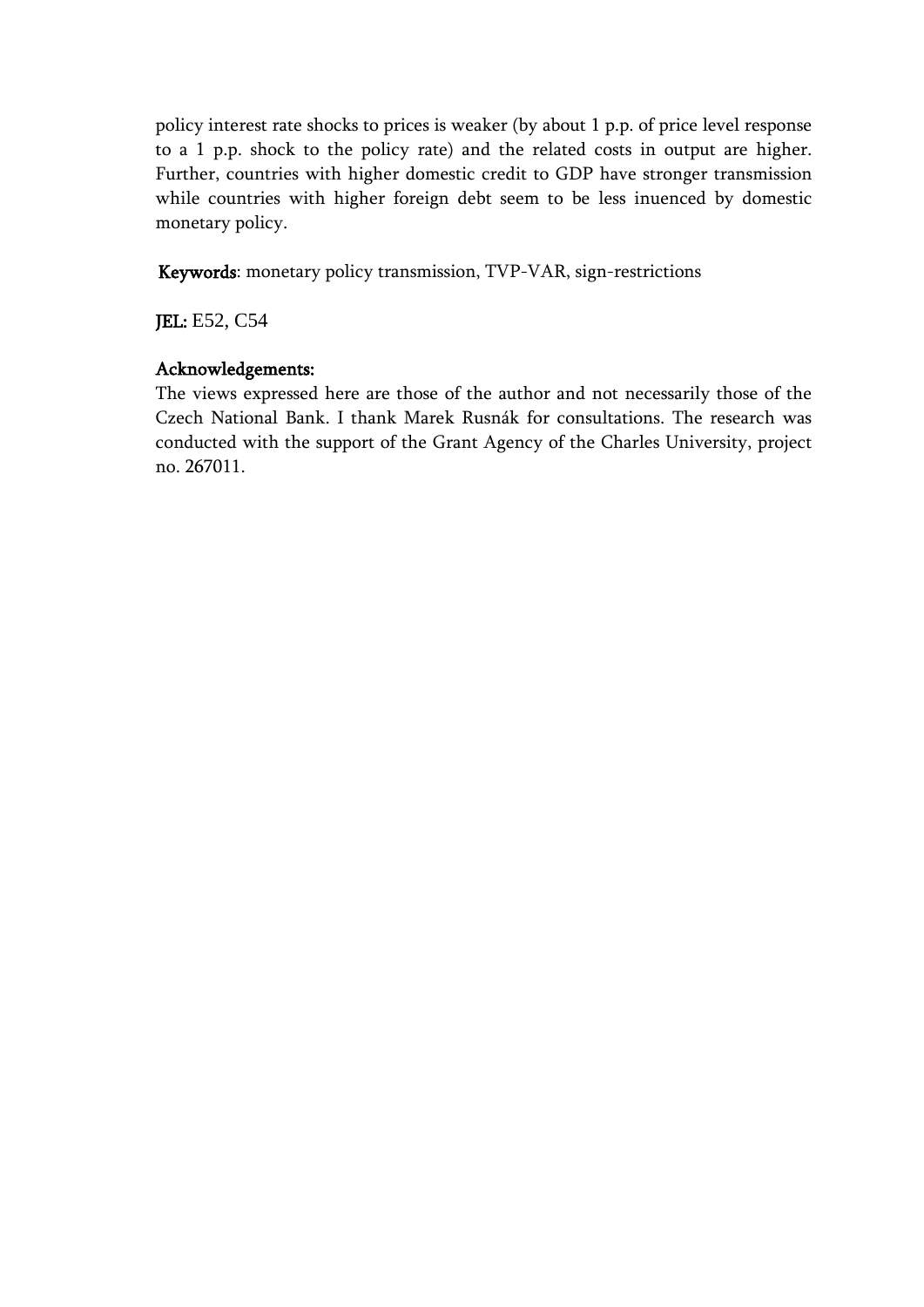# 1 Introduction

The knowledge of the functioning of transmission mechanism from the short-term policy interest rate to price level and output is crucial for the conduct of monetary policy. Central bankers need to know how do their decisions about policy interest rates affect the economy. How large is the expected impact of interest rate cut on output and price level? What is the time profile of the response of targeted variables? Obviously, these questions have been frequently addressed in the academic literature. For the meta-analysis of studies estimating the monetary transmission in various countries, over different time periods and using different modeling strategies see [Havranek & Rusnak](#page-20-0) [\(2012\)](#page-20-0). The current consensus is that the response of price level to a monetary policy shock reaches its peak in 4-8 quarters. Some studies [\(Canova](#page-19-0) *et al.*, [2007;](#page-19-0) [Koop](#page-20-1) et al., [2009\)](#page-20-1) show that monetary policy has changed over time in some countries. Other studies illustrate the cross-country heterogeneity in monetary transmission [\(Jarocinski,](#page-20-2) [2010;](#page-20-2) [Elbourne & de Haan,](#page-20-3) [2006\)](#page-20-3). A natural policymakers' question would be: what are drivers of the strength and time profile of monetary transmission?

We aim to explain the cross-country and time variation in the strength of monetary transmission focusing on the possible role of monetary regime, financial sector characteristics and institutional factors. We start by estimating time-varying impulse responses to monetary policy shocks in a set of 33 OECD and EU countries, keeping the same model specification across countries. Having obtained the panel of impulse responses to a monetary policy shock (monetary policy shock is identified by sign-restrictions in the framework of Bayesian time-varying parameter vector autoregression (TVP-VAR), see the methodological part for details), we illustrate the time evolution of impulse responses over last four decades in 33 countries. Specifically, the results show the shortening lag of monetary policy transmission during the observed period, which may reflect the changes in monetary policy strategies and better functioning of financial markets. Further, using panel fixed effects regressions we show the differences in monetary transmission for different monetary policy regimes: when a country adopted inflation targeting monetary policy regime, the transmission from monetary policy interest rates to prices became significantly stronger (by 0.8 p.p. in a response to a 1 p.p. shock to policy interest rate). On the other hand, inflation targeters as a whole have weaker transmission in comparison to euro area countries, even after correcting for time effects. Further, the time-variation in a fixedeffects model is well captured by variables linked to the functioning of financial sector: both the occurence of banking crisis and ratio of non-performing loans decrease the magnitude of the response of prices to a monetary policy shock. In a banking crisis, the response of prices to a 1 p.p. monetary policy shock is lower by 1 p.p.. Further, the between-effects regressions show that countries with high domestic credit to GDP ratio have stronger transmission while the economies with high external debt are less influenced by domestic monetary policy.

Finally, we examine the "sacrifice ratios" of monetary policy in the spirit of [Jarocinski](#page-20-2) [\(2010\)](#page-20-2), measuring the ratio of output losses to price level decrease as a result of non-systematic monetary policy tightening. The results suggest that the sacrifice ratios have decreased during last decades, being the highest during the 1980s (which coincides with the U.S. disinflation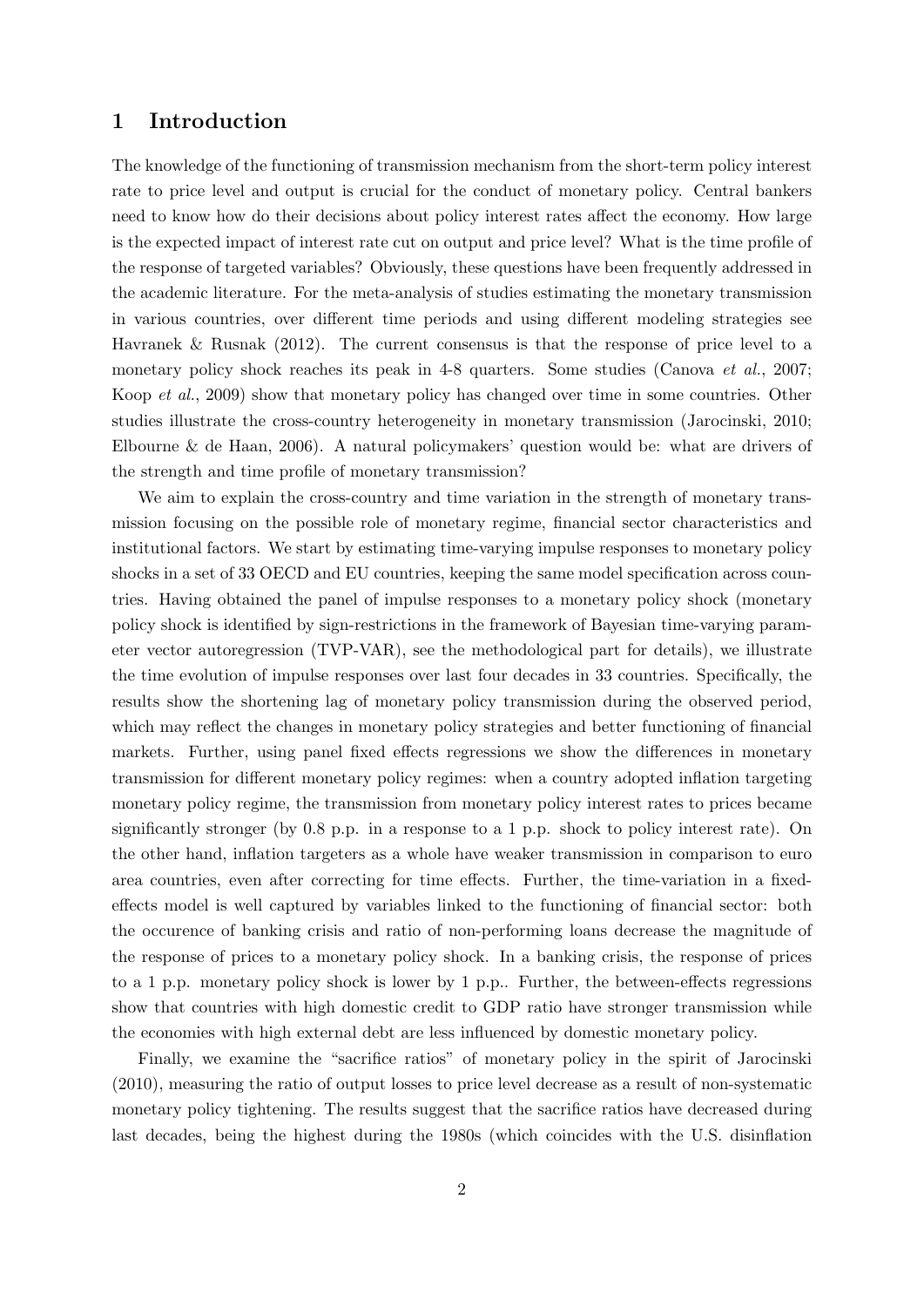under Volcker chairmanship of the Federal Reserve). A change to inflation targeting regime is typically followed by lower output costs of disinflation. In the periods of stress in banking sector, the sacrifice ratios are higher.

Still, standard shortcomings of small-size VAR analysis apply. Due to the limited number of variables in the VAR system, the observed responses may be influenced by shocks to omitted or unobserved variables. We believe that the identification strategy relying on sign restrictions is appropriate here, as we do not want to impose any zero restrictions and thus force the impulse response into particular "shape". Further, one has to be cautious about interpreting the obtained relationships between the transmission strength and the explanatory variables as causalities. The fixed-effects model mitigates the identification problem to some extent, but various types of endogeneity may be still present, most notably the omitted variable bias or spurious relationships.

Following the Introduction, the Section 2 describes the empirical methodology in more detail, Section 3 presents the estimated time-varying impulse responses illustrating the time-evolution and cross-country heterogeneity of monetary transmission, Section 4 examines the role of monetary policy regime, financial sector characteristics and other economic factors in explaining the cross-country and time-variation in the strength of monetary transmission. Finally, Section 5 concludes.

### 2 Relation to Existing Literature

Early attempts to explain cross-country heterogeneity in monetary policy transmission have often focused on the differences in transmission among the members of the European Economic and Monetary Union, both prior [\(Mojon & Peersman,](#page-20-4) [2001;](#page-20-4) [Ehrmann,](#page-20-5) [2000\)](#page-20-5) and after euro adoption [\(Angeloni & Ehrmann,](#page-19-1) [2003;](#page-19-1) [Ciccarelli & Rebucci,](#page-19-2) [2002\)](#page-19-2) with mixed conclusions regarding prior euro adoption heterogeneity of transmission and its homogenization in euro are countries after euro adoption. Weak conclusions are largely caused by wide confidence intervals of the estimates. Recently, the heterogeneity of transmission in euro area countries has been explored by [Ciccarelli](#page-19-3) *et al.* [\(2013\)](#page-19-3), showing the importance of the credit channel during the crisis. Another recent cross-country study by [Aysun](#page-19-4) et al. [\(2013\)](#page-19-4) has focused on the impact of financial structure on transmission, similarly showing that in economies with higher financial frictions, the credit channel is stronger as the theory of financial accelerator [\(Carlstrom &](#page-19-5) [Fuerst,](#page-19-5) [1997;](#page-19-5) [Bernanke](#page-19-6) et al., [1999\)](#page-19-6) would predict. The role of financial system and banks in transmission has been examined by [Ehrmann](#page-20-6) et al. [\(2001\)](#page-20-6) using bank-level data. A paper by [Mishra](#page-20-7) et al. [\(2012\)](#page-20-7) focuses on the role of financial sector development in transmission differences among low income countries, stressing the role of the degree of development of financial markets and the exchange rate arrangements. [Berben](#page-19-7) et al. [\(2004\)](#page-19-7) have examined the heterogeneity in transmission through the lens of forecasting and policy evaluation models of national central banks of the euro area, concluding that the differences stem from the heterogeneity of economic conditions rather than from the differences in modeling strategies.

A work close to the analysis conducted here would be the recent paper by [Georgiadis](#page-20-8) [\(2012\)](#page-20-8),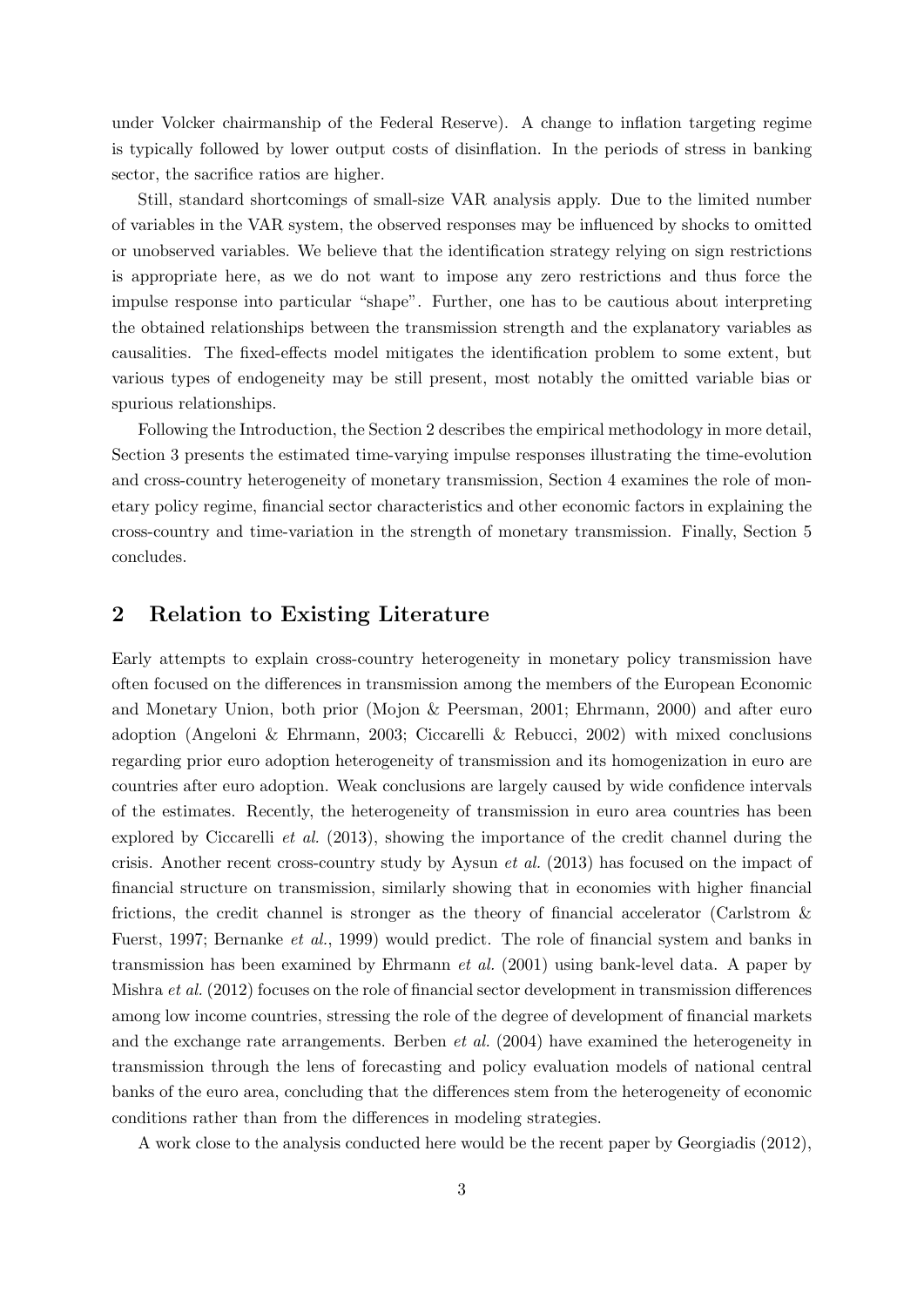who attributes the cross-country differences in transmission estimated through VAR impulse responses to differences in financial sector, labor market and industrial mix. However, this is a cross-country analysis only and so it cannot control for the country fixed effects. There is inherently a strong omitted variable bias present in such estimations. For better identification of the effects, we need to explore the time-variation in monetary policy transmission. A Bayesian methodology for multi-country estimation of time-varying parameter VARs was proposed by [Canova & Ciccarelli](#page-19-8) [\(2009\)](#page-19-8). Due to better control over the estimation process, we stick to a set of single-country TVP-VAR models using the methodology of [Primiceri](#page-20-9) [\(2005\)](#page-20-9), which allows for time-varying (stochastic) volatility.  $\frac{1}{1}$  $\frac{1}{1}$  $\frac{1}{1}$  The sample used in this paper is considerably broader than in any previous work, using the data for 33 now developed countries, with the time span from the 1970 to 2010 where the data permits. This to some extent restricts the set of possible explanatory variables for the strength of monetary transmission, notably many financial and labor market indicators started to be collected in a broader set of economies only after 2000.

# 3 Empirical Methodology

To be able to analyze both the cross-country and time-variation in the strength of monetary transmission, we need to estimate the impulse responses of monetary policy shocks in the respective countries and periods. For this purpose, we make use of the time-varying parameter vector-autoregressive model (TVP-VAR) with stochastic volatility as proposed by [Primiceri](#page-20-9) [\(2005\)](#page-20-9). We include the standard set of variables: output, price level, nominal effective exchange rate, interest rate (endogenous variables) and oil prices (exogenous variable<sup>[2](#page-6-1)</sup>). The reducedform TVP-VAR is estimated using Bayesian Monte Carlo Markov chain  $(MC<sup>2</sup>)$  technique (the Gibbs sampler) based on [Primiceri](#page-20-9) [\(2005\)](#page-20-9). The structural monetary policy shocks are then identified using theory-based sign restrictions. After obtaining impulse responses to monetary policy shock, we examine the determinants of cross-country and time-variation using stylized facts and panel regressions.

The workflow can be summarized as follows:

- 1. Assemble dataset of 33 OECD+EU countries (where the data permit), including the endogenous and exogenous variables of the VAR and other possible determinants of the strength of monetary transmission
- 2. Estimate Bayesian TVP-VAR with stochastic volatility, identify structural shocks using sign restrictions and compute impulse response functions
- 3. Illustrate the time and cross country patterns in monetary transmission, including the "sacrifice ratios"

<span id="page-6-0"></span><sup>&</sup>lt;sup>1</sup>Because we estimate the TVP-VARs separately for each country, the international spillovers of monetary policy are not captured and foreign demand and credit shocks are regarded as a part of error term.

<span id="page-6-1"></span><sup>&</sup>lt;sup>2</sup>Although the original contribution by [Sims](#page-21-0) [\(1980\)](#page-21-0) defines VAR with endogenous variables only, the later empirical applications have frequently used the restrictions that some variables are exogenous to the system (sometimes called VARX). See Lütkepohl  $(2007)$  for details.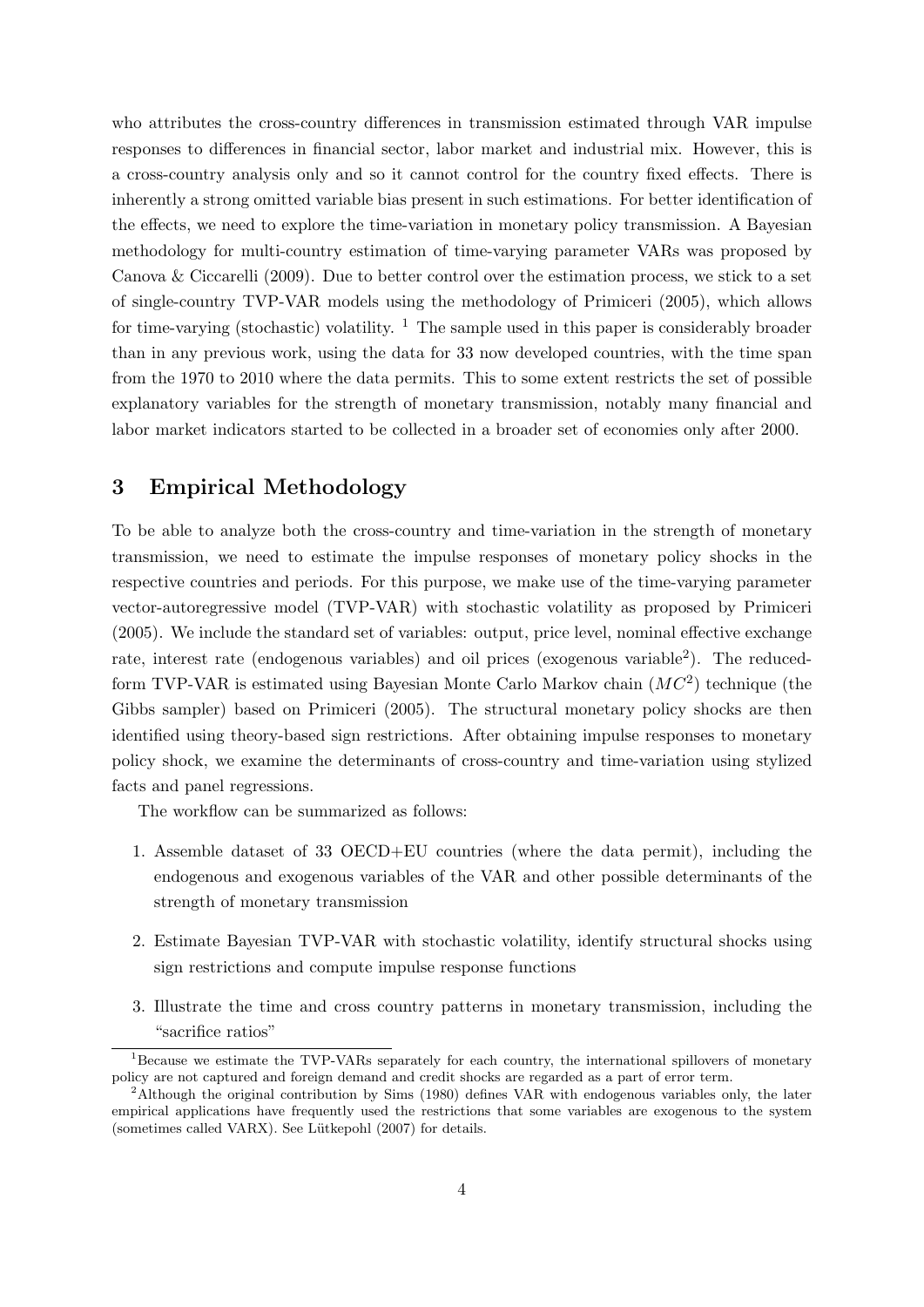4. Test whether monetary policy regime and financial sector characteristics matter for the strength of monetary transmission using panel regressions

#### 3.1 Data

For the estimation of TVP-VARs, we use a quarterly dataset consisting of seasonally adjusted log-GDP in constant prices, log-CPI, money market interest rate – a market-based proxy for the monetary policy target rate and a logarithm of nominal effective exchange rate. Further, we include the log of oil price index as an exogenous variable.

For the examination of possible covariates of strength of monetary transmission and the sacrifice ratios, we use a set of variables consisting of characteristics of financial sector, institutional setup of the monetary policy regime and other economic characteristics such as trade openness. Majority of the data have been downloaded through Thomson Datastream. Data on the exchange rate arrangements and monetary policy regimes were taken from the updated dataset of [Reinhart & Rogoff](#page-21-1) [\(2004\)](#page-21-1). The data on the occurrence of banking crises is taken from Babecký *et al.*  $(2012)$ , where an aggregation of crises listed in academic papers is complemented by a survey among central bank experts in respective countries.

The full dataset, including Datastream variable codes, is available from the online appendix.[3](#page-7-0) .

#### 3.2 TVP-VAR Estimation and Identification

Reduced-form TVP-VAR We estimate the reduced-form time-varying parameter vectorautoregression model with stochastic volatility, similarly to [Primiceri](#page-20-9) [\(2005\)](#page-20-9) and [Koop](#page-20-1) et al. [\(2009\)](#page-20-1). In models with stochastic volatility, not only the coefficients, but also the covariance matrix of residuals is allowed to change. Therefore, these models are able to distinguish between the structural changes in monetary policy: the "bad policy" story [\(Boivin & Giannoni,](#page-19-10) [2006;](#page-19-10) [Cogley & Sargent,](#page-19-11) [2002;](#page-19-11) [Lubik & Schorfheide,](#page-20-11) [2004\)](#page-20-11), and changes in the magnitude of shocks: the "bad luck" story [\(Sims & Zha,](#page-21-2) [2006\)](#page-21-2). We estimate the reduced-form system of equations

$$
y_t = Z_t \beta_t + u_t
$$

where  $y_t$  is a vector of endogenous variables (consisting of the logs of output and price level, interest rate and nominal effective exchange rate),  $Z_t$  is a vector of explanatory variables consisting of the lags of endogenous variables, an exogenous variable (commodity price index) and the intercept. We use 1 lag of endogenous variables in the TVP-VAR system to reduce the number of coefficients to be estimated<sup>[4](#page-7-1)</sup>, while still capturing the important dynamics. The

<span id="page-7-1"></span><span id="page-7-0"></span> $3$ The online appendix is accesible through  $http://home.cerge-ei.cz/jakubm/transmission$ 

<sup>&</sup>lt;sup>4</sup>Although Bayesian estimation mitigates the dimensionality problem, we still have to estimate  $2 \times 5 + 1$  timevarying coefficients in each equation, plus the  $4 \times 4 + 4$  elements of time-varying variance-covariance matrices and a number of time-invariant parameters. Along with [Primiceri](#page-20-9) [\(2005\)](#page-20-9) we consider the usage of 2 lags of endogenous variables to be the optimal trade-off between descriptive accuracy and estimation efficiency, as longer lags are supposed to have lower information value.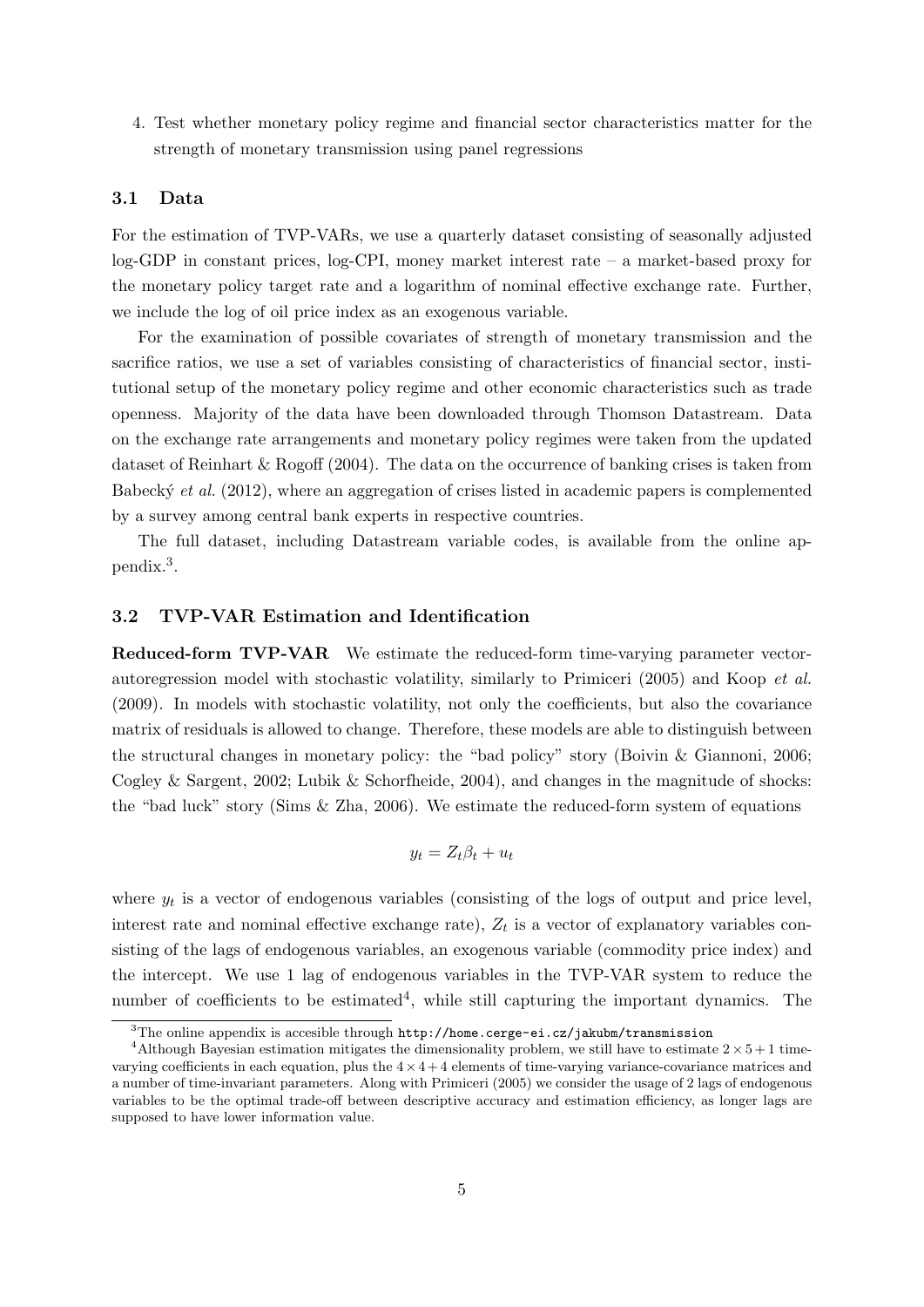coefficients are time-varying, and we assume they follow a random walk process

$$
\beta_t = \beta_{t-1} + \nu_t
$$

where  $\nu_t$  is i.i.d.  $\mathcal{N}(0, Q)$ . The error term  $u_t$  has a potentially time-varying distribution  $\mathcal{N}(0, \Omega_t)$ . Similarly to [Primiceri](#page-20-9) [\(2005\)](#page-20-9) we use a triangular reduction of  $\Omega_t$  such that

$$
A_t \Omega_t A_t' = \Sigma_t \Sigma_t'
$$

where  $A_t$  is lower triangular matrix consisting of elements  $\alpha_{ij,t}$  for  $i > j$ , ones on the diagonal  $(i = j)$  and zeros elsewhere  $(i < j)$ .  $\Sigma_t$  is a diagonal matrix with  $\sigma_{ii,t}$  elements. It follows that

$$
\Omega_t = A_t^{-1} \Sigma_t \Sigma_t' (A_t^{-1})'
$$

and consequently

$$
y_t = Z_t \beta_t + A_t^{-1} \Sigma_t \epsilon_t
$$

where  $\epsilon_t$  is i.i.d  $\mathcal{N}(0,1)$ . The elements of  $A_t$  and  $\Sigma_t$  matrices follow

$$
\alpha_{ij,t} = \alpha_{ij,t-1} + \xi_t
$$
  

$$
\log \sigma_{ii,t} = \log \sigma_{ii,t-1} + \eta_t
$$

where  $\xi_t$  is i.i.d.  $\mathcal{N}(0, S)$  and  $\eta_t$  is i.i.d.  $\mathcal{N}(0, W)$ . The matrix describing the whole covariance structure of the model,

$$
V = \left(\begin{array}{cccc} I_n & 0 & 0 & 0 \\ 0 & Q & 0 & 0 \\ 0 & 0 & S & 0 \\ 0 & 0 & 0 & W \end{array}\right)
$$

is block-diagonal, i.e. the shocks in each random walk equation governing the time-variation of the model parameters are assumed to be independent across equations.

For the technical details of Bayesian  $MC^2$  estimation (Gibbs sampler) see [Koop & Korobilis](#page-20-12) [\(2009\)](#page-20-12) or [Primiceri](#page-20-9) [\(2005\)](#page-20-9). The priors on the on the parameters of the model, as well as the hyperparameters (see Appendix [A](#page-22-0) for details) are held constant across the cross-section of countries for which the TVP-VARs are estimated, and we use the same values as [Primiceri](#page-20-9) [\(2005\)](#page-20-9).

Sign-restrictions Subsequently to estimating the reduced-form TVP-VAR, we identify structural shocks using sign-restrictions [\(Fry & Pagan,](#page-20-13) [2011\)](#page-20-13). Sign restrictions identification has been frequently used for the analysis of monetary policy [\(Canova & Nicolo,](#page-19-12) [2002;](#page-19-12) [Uhlig,](#page-21-3) [2005;](#page-21-3) [Rafiq](#page-20-14) [& Mallick,](#page-20-14) [2008;](#page-20-14) [Scholl & Uhlig,](#page-21-4) [2008;](#page-21-4) [Jarocinski,](#page-20-2) [2010\)](#page-20-2). The major advantage of this identification strategy is that it stays agnostic about the shape of the impulse response function, most importantly it does not restrict the on-impact response to equal zero as it is the case while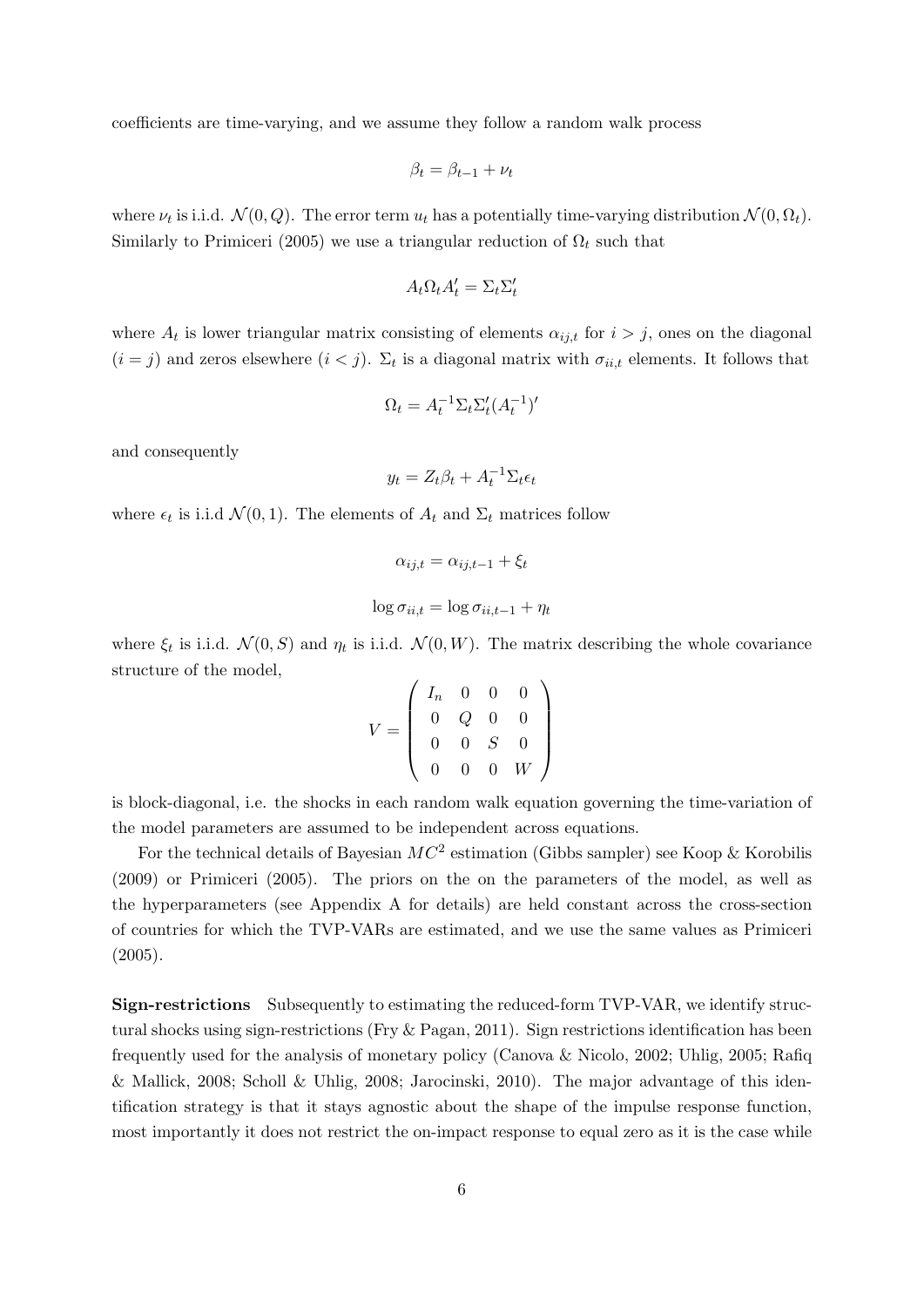using the recursive identification.  $5\,$  $5\,$  We believe that for the analysis done in this paper it is important not to impose restrictions on the shape of impulse response functions, and therefore the sign restrictions are the appropriate strategy. Due to computing time reasons, in this paper we focus only on the identification of monetary policy shock. We restrict the monetary policy shock to have the following pattern:

$$
\left[\begin{array}{ccc}\text{variable} & \log-\text{GDP} & \log-\text{CPI} & \text{IR} & \text{ER} \\ \text{response to MP shock} & - & - & + & +\end{array}\right]
$$

i.e. we search for such structural transformation of shocks where output and price level react negatively, and the interest rate and exchange rate positively to a non-systematic monetary policy tightening. This sign pattern is consistent with the theoretical consensus of New Keynesian general equilibrium models [\(Smets & Wouters,](#page-21-5) [2003;](#page-21-5) [Christiano](#page-19-13) et al., [2005;](#page-19-13) [Gali & Gertler,](#page-20-15) [2007\)](#page-20-15). The structural shocks are identified according to [Fry & Pagan](#page-20-13) [\(2011\)](#page-20-13). Specifically, the candidate structural shocks are computed as those orthogonal (Givens) rotations of uncorrelated shocks which fulfill the imposed sign restrictions. The candidate structural shocks are created by multiplying the (normalized) any set of uncorrelated shocks (obtained for example using recursive identification) with matrix  $Q(\theta)$ , which is a multiple of Givens matrices  $Q_{ij}(\theta_k)$ for various values of  $\theta_k \in [0, \pi]$  and positions i, j. For the example where  $i = 2, j = 3$ , the Givens matrix takes the following form:

$$
Q_{23}(\theta_k) = \begin{pmatrix} 1 & 0 & 0 & 0 \\ 0 & \cos \theta_k & -\sin \theta_k & 0 \\ 0 & \sin \theta_k & \cos \theta_k & 0 \\ 0 & 0 & 0 & 1 \end{pmatrix}
$$

where the parameters  $\theta_k$  are drawn from  $U[0, \pi]$ . Then

$$
Q(\theta) = Q_{12}(\theta_1) \times Q_{13}(\theta_2) \times Q_{14}(\theta_3) \times Q_{23}(\theta_4) \times Q_{24}(\theta_5) \times Q_{34}(\theta_6)
$$

That way, we obtain candidate structural (uncorrelated) shocks. Among these, only those which satisfy the sign restrictions are chosen. This identification strategy does not deliver exact model identification, because we generally find multiple candidate sets of structural shocks which satisfy the restrictions. We follow the consensus (Fry  $\&$  Pagan, [2011\)](#page-20-13) to report the median impulse response of the ones which satisfy sign restrictions. As we identify only one structural shock, the choice of median model is straightforward.

<span id="page-9-0"></span> $5$ New Keynesian models with forward-looking rational expectations apply multiple assumptions on investment delays, habit formation, autoregressive processes of shocks, etc. to generate hump-shaped responses matching the impulse responses from VARs, while these may be driven more by the recursive identification strategy than by the actual data. Sign restrictions identification relaxes this assumption, often showing that the responses are faster with the peak response coming earlier.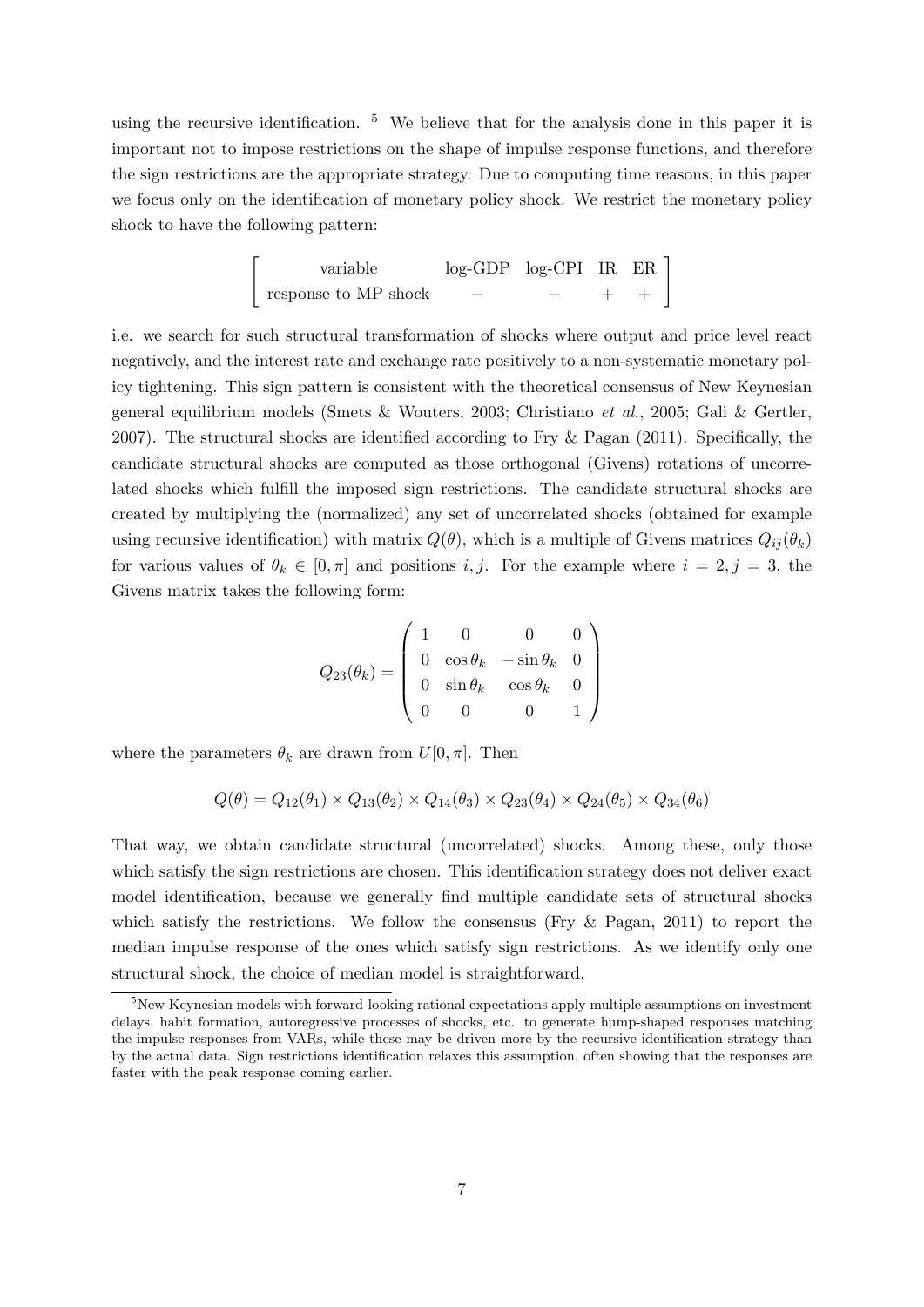#### 3.3 Panel of Impulse Responses

As a result, we obtain a panel of impulse responses of price level to monetary policy shocks. We examine the cross-country and time variation first graphically (showing, for example, that the lag of monetary transmission has gradually decreased over last decades) and then test for the possible correlates of stronger monetary transmission using panel regressions. As a measure of the transmission strength (the explained variable), we use both the value of impulse response function (IRF) at the conventional monetary policy horizons ( $h = 4, 6, 8$  quarters) and the cumulative sum of the impulse response functions:

$$
\sum_{k=0}^h IRF_{\pi}(k)
$$

As all these measures generally yield similar conclusions, we show only the results for the cumulative response from the impact to  $h = 6$  quarters after the initial shock. Using panel regressions, we proceed by testing the relationships between the strength of the impulse responses and various characteristics of the economy and financial sector, such as monetary policy regime, the stock market capitalization, trade openness, the occurrence of banking crises and the ratio of non-performing loans. We use clustered standard errors at country level.

Using panel fixed effects and between estimators we are able to distinguish which of the factors contribute most to explaining the cross-country variation and which capture the time variation in the strength of monetary transmission. For example, the results suggest that although euro area countries generally feature stronger monetary transmission of non-systematic monetary policy shocks than inflation targeters, the fixed-effects time variation shows that when a country adopted inflation targeting, its transmission strengthened. Moreover, the results suggest that in the periods of financial distress (occurrence of banking crises, high ratio of nonperforming loans) the monetary policy transmission is relatively weaker. On the other hand, the cross-country variation can be explained by the structure of credit: higher domestic private credit is correlated with the stronger transmission while in countries with large foreign debt the transmission is weaker, possibly because such economy is more influenced by foreign monetary policy.

Finally, we evaluate the monetary policy sacrifice ratios in the spirit of [Jarocinski](#page-20-2) [\(2010\)](#page-20-2). The sacrifice ratios measure the output cost of disinflation, i.e. how much output needs to be sacrificed to deliver lower inflation after (unexpected) monetary tightening, and is defined as

$$
\frac{\sum_{k=0}^{h}IRF_{GDP}(k)}{IRF_{\pi}(h)}
$$

on the horizon  $h$ . According to the results, sacrifice ratios have decreased over time, reaching their maximum values during the 1980s. Below we show that inflation targeting regime of monetary policy is related to lower output costs of disinflation, and that the sacrifice ratios increase in the periods of financial stress in the banking sector.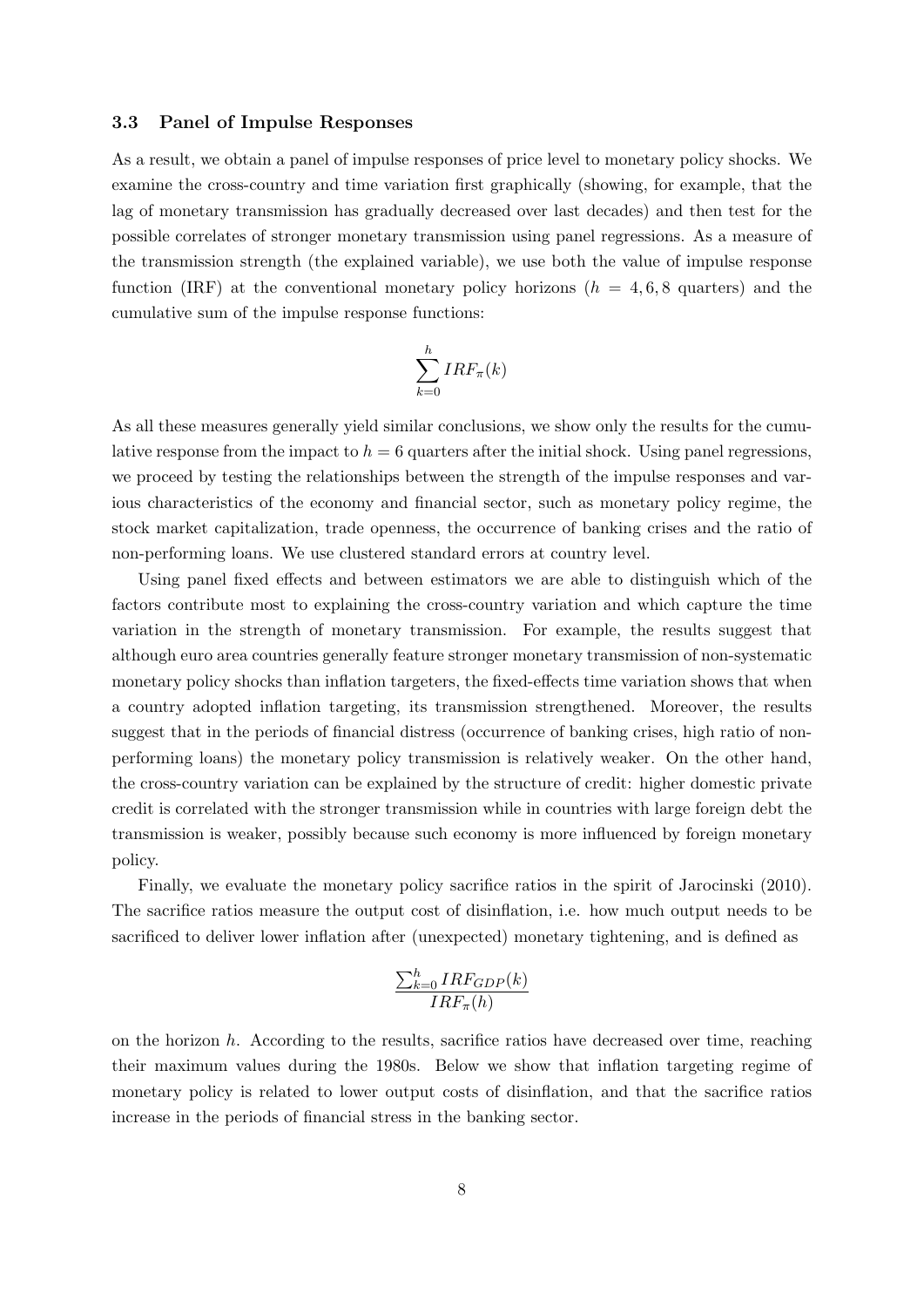<span id="page-11-0"></span>

Figure 1: Evolution of IRFs of CPI to an MP shock over decades

# 4 Results: Cross-country characteristics and time evolution of monetary transmission

In this section, we present the impulse responses from the TVP-VAR on the sample of 33 countries. We illustrate both the cross-country and time variation in the impulse responses to a monetary policy shock of a magintude of 1 percentage point.

First, we present the time evolution of the response of log-CPI to a monetary policy shock. Figure [1](#page-11-0) shows the mean impulse responses averaged across countries (data-permitting) as it evolved during last 4 decades. The figure shows that monetary transmission has strengthened considerably over the last 40 years. At the same time, the hump-shape of the IRF of log-CPI to a monetary policy restriction became more pronounced, with the peak response now occurring earlier after the initial shocks. We interpret this as shorter lag of the response of prices to non-systematic monetary policy shocks.

[6](#page-11-1)

Figure [2](#page-12-0) shows the evolution of impulse responses in several selected countries. Czech Republic is chosen to represent (historically) developing inflation-targeting countries, Sweden and UK represent developed inflation targeters and US as the world's leading economy (not explicitly targeting inflation until 2012). The development of monetary transmission in these four countries represents the overall trends in last decades. The transmission from short term

<span id="page-11-1"></span> $6$ Note that all referred shocks represent deviations from a systematic monetary policy rule rather than actual actions of monetary policy. In other words, the presented IRFs illustrate the responses to non-systematic shocks. These could represent either a situation where the policy rule would imply no reaction, but the monetary policy reacted, or an opposite situation where the monetary policy should have reacted according to the rule, but it did not, or the reaction was weaker (or stronger, or even go in the opposite direction) than it was implied by the rule. The (time-varying) monetary policy rule is estimated as a part of the TVP-VAR model, constituting one of the dynamic equations of the VAR system. The model allows for immediate reaction of monetary policy rate to developments in all endogenous variables and the exogenous variable, and as such it can be considered as a generalization of the simple empirical [Taylor](#page-21-6) [\(1993\)](#page-21-6)-rule.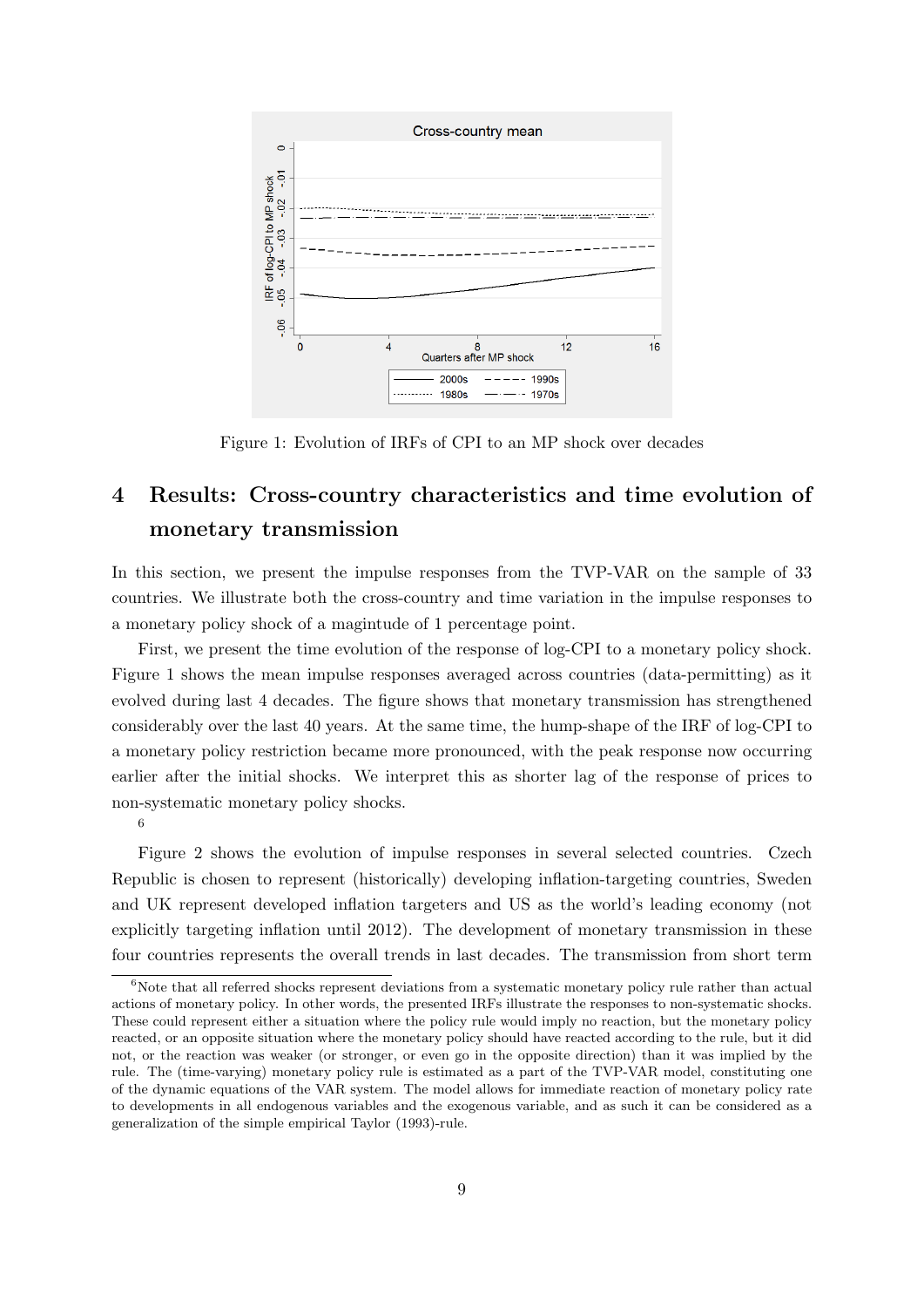<span id="page-12-0"></span>

Figure 2: Evolution of IRFs of CPI to an MP shock in different countries

interest rates to prices became stronger, and the duration between the initial shock and the peak percentual response in CPI became shorter.

The relatively flat response observed in the United States (and, to a lower extent in the United Kingdom and Sweden) may refer either to inflation expectations being well anchored by the inflation target, such that any monetary policy action is perceived to facilitate the achievement of inflation target. In other words, due to high credibility of monetary policy, even non-systematic shocks may be perceived as systematic response, mitigating their impact on prices. We will test for the role of inflation targeting in the following section. Further, the fact that we do not use zero restrictions on impact makes the hump-shape of impulse response less pronounced in comparison to the ones from standard recursively identified VARs. As noted in the introduction, theoretical models typically need many assumptions to achieve hump-shaped response and match the IRFs from VARs, which may be driven mainly by the assumption of recursive identification while the true response may come faster.

We also illustrate the different strength and speed of monetary transmission under different monetary policy regimes. Figure [3](#page-14-0) (left panel) presents a typical (mean) impulse responses of price level to 100 b.p. monetary policy restriction for countries operating under inflation targeting, members of the euro area, non-euro pegged exchange rate regimes and non-inflationtargeting floaters. As the monetary policy transmission has changed over time (as illustrated in Figure [1\)](#page-11-0), and, at the same time, countries were adopting inflation targeting and entering the euro area, spurious relationships are likely to arise. We control for the time trends here by subtracting time-effects (cross-country mean for each time period) from the values of IRFs in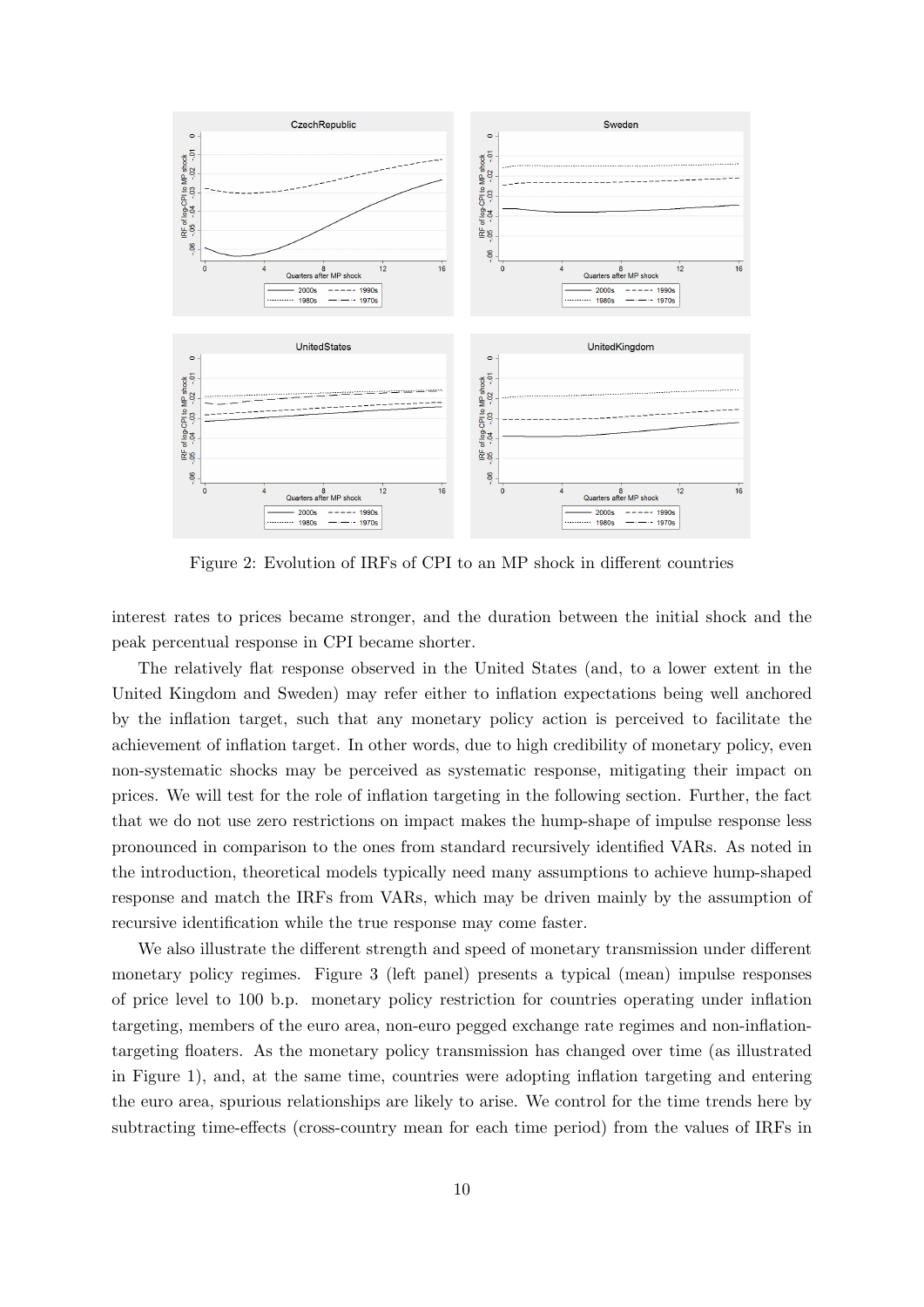respective periods. Still, the variance comes both from the cross-country and time dimensions, as there have been changes of monetary policy regimes during the sample period.

Interestingly, inflation targeters seem to feature the most flat impulse responses, which may be the result of firmly anchored inflation expectations. A deviation from a systematic monetary policy rule may be interpreted as a policy measure to achieve target, keeping the inflation expectations anchored and resulting in only muted deviations of inflation from the targeted rate. On the other extreme, monetary transmission is the strongest in countries using the euro, even after controlling for the time effects of generally stronger transmission. This finding is not surprising, as euro area members face common monetary policy, which may not be fully suited for the needs of individual economies. Therefore the deviations from countryspecific, idiosyncratic monetary rules (represented by the VAR equation with interest rate as the explained variable) are generally more substantial, allowing for better identification of nonsystematic monetary policy shocks, and the corresponding responses. Coupled with weaker definition of inflation target and its imperfect fulfillment in the individual countries (ECB's "definition of price stability" relates to the euro area average), the more frequent non-systematic monetary policy shocks generate more pronounced responses in terms of price level.

Explicit inflation targeters and euro area members aside floating exchange rate regimes show marginally stronger monetary transmission compared to exchange rate pegs (including managed floats), mainly at longer monetary policy horizons. This is in line with the textbook Mundell-Fleming model [\(Mundell,](#page-20-16) [1962;](#page-20-16) [Fleming,](#page-20-17) [1962\)](#page-20-17) of the inefficiency of domestic monetary policy under fixed exchange rate regimes.

We also illustrate the mean IRFs for countries going through a banking crisis. Again controlling for the time effects, Figure [3](#page-14-0) (right panel) does not provide a strong evidence about different functioning of monetary transmission during banking crises. However, it is important to note that the presented typical responses for different regimes do mix two sources of variation coming from different dimensions: the cross-country variation and the time-variation. For example, countries which are in general characterized by inflation targeting may feature weaker responses to non-systematic monetary policy shocks for other reasons, while the change from non-IT to IT in a given country may still be related to strengthening of transmission. Similarly, transmission can become weaker when a country enters a banking crisis, but may be stronger in countries which generally experience crises more frequently. The presented figures are, however, pooling the two dimensions together. As the identification of pure cross-country effects is a rather difficult task because of possibly many omitted variables (country characteristics), more reliable relationships can be obtained from the intra-country time variation. To distinguish between the two dimensions of variation, we later run both between effects and fixed effects panel estimators.

Finally, we illustrate the evolution of the sacrifice ratios of monetary policy over last decades. As defined earlier, the sacrifice ratios show how much output (in %) has to be on average sacrificed to induce a 1 p.p. decrease in pricel level at a desired horizon, given the estimated impulse response functions of log-GDP (real) and log-CPI to a monetary policy shock. The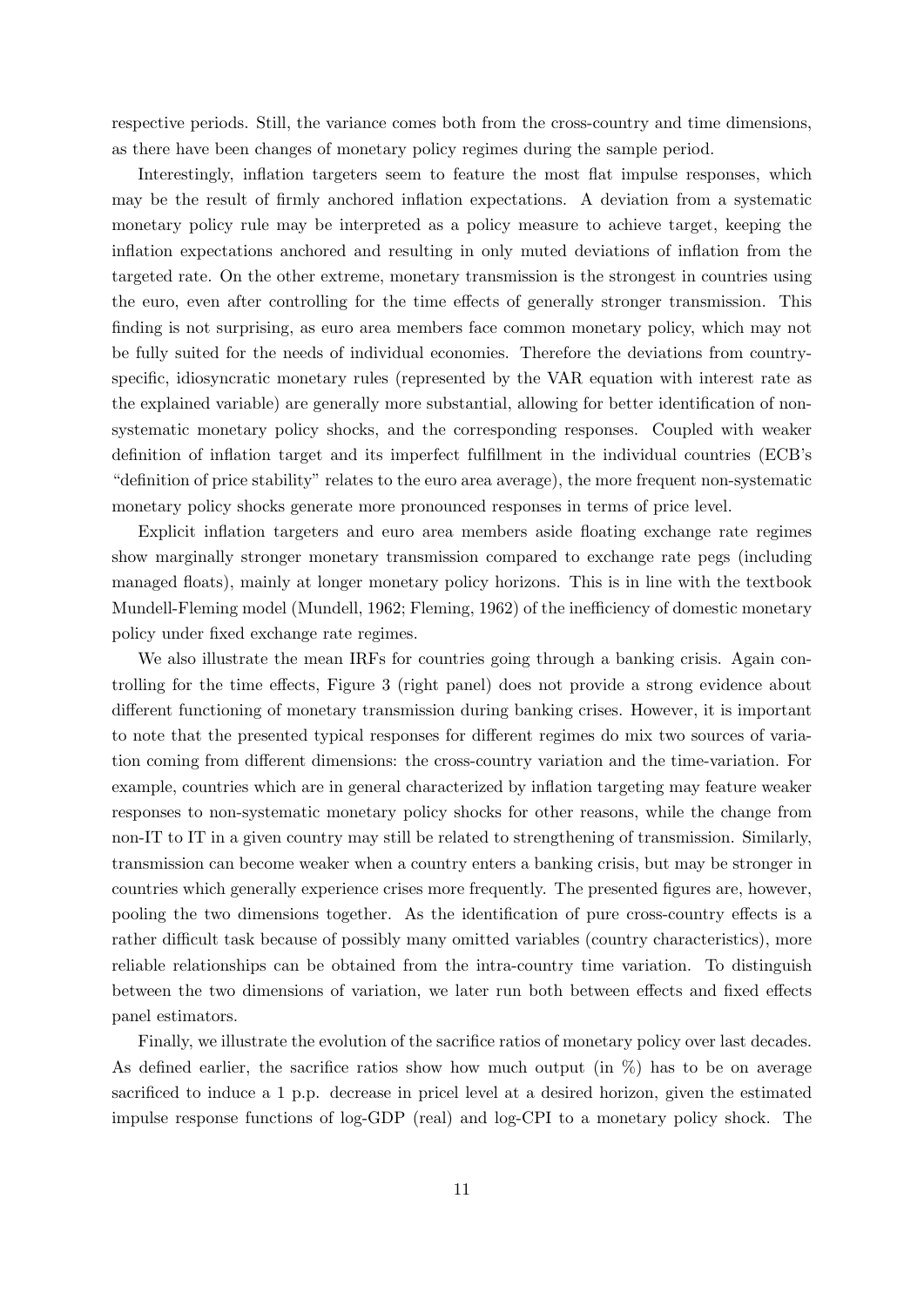<span id="page-14-0"></span>

Figure 3: IRFs of CPI to an MP shock under different MP regimes and in banking crises



Figure 4: Evolution of the monetary policy sacrifice ratios over decades

sacrifice ratios in other words measure the output costs of disinflation. We illustrate that the monetary policy sacrifice ratios have substantially decreased since the 1970s. Possible determinants of lower sacrifice ratios are analyzed in the next section.

# 5 Results: Factors Associated with the Characteristics of Monetary Transmission

Finally, we examine the cross-country and within-country variation in the framework of panel regressions. While the above presented IRF plots are mixing these two dimensions of variation, in this section we show that when controlling for country fixed-effects, the results can be different.

In the fixed effects regressions we estimate the following equation:

$$
\left(\frac{1}{h}\sum_{k=0}^{h} IRF_{\pi}(k)\right)_{i,t} = \alpha_i^{FE} + \beta^{FE}X_{i,t} + \varepsilon_{i,t}^{FE}
$$
\n(1)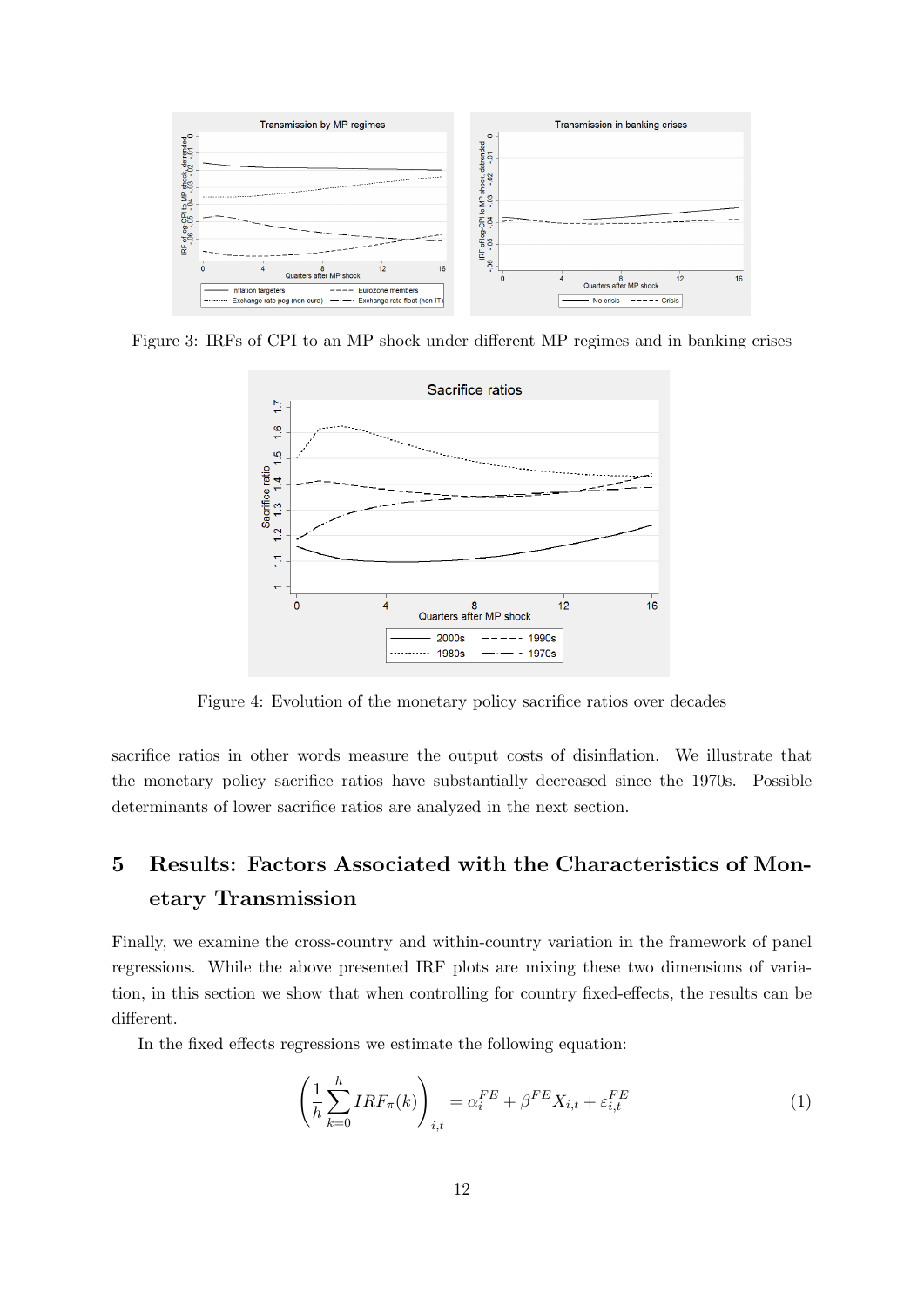where  $X_{i,t}$  captures possible explanatory variables for the strength of monetary policy transmission. The fixed effects regression measures the correlation of within-country variation in explanatory variables with the cumulative response of price level to a monetary policy shock. We present results for  $h = 6$ . We use clustered standard errors at the country-level, as the standard errors are likely correlated within country.

The between effects regression explains the cross-country variation, which is filtered out in the above fixed effects regression. The between effects equation is the following:

$$
\left(\frac{1}{h}\sum_{k=0}^{h}IRF_{\pi}(k)\right)_{i} = \alpha^{BE} + \beta^{BE}X_{i} + \varepsilon_{i}^{BE}
$$
\n(2)

where both the left- and the right-hand side variables are country averages. The between effects regression may be influenced by the problem of omitted variable, as there are possibly many country-specific factors not explicitly included in the regression. Therefore we believe that there is more information value in the fixed effects model, and we interpret the coefficients of the between effects model only as correlations.

The results presented in Table [1](#page-16-0) suggest that when a country adopted inflation targeting regime of monetary policy, the transmission of monetary policy became stronger by 0.8 percentage points in price level response to a 1 p.p. shock to monetary policy rate. For comparison and the evaluation of economic signficance of this effect, as Figure [1](#page-11-0) shows, the mean response is 5 percentage points. We attribute this effect to an increased transparency, more careful communication and increased credibility of monetary policy which is typically connected to inflation targeting regime. Transparency has been found crucial for monetary transmission also in the empirical study by [Neuenkirch](#page-20-18) [\(2011\)](#page-20-18), while teoretical work of [Amato](#page-19-14) et al. [\(2002\)](#page-19-14) emphasized the role of public information for coordination. For survey on the evolution and the role of central bank communication see [Blinder](#page-19-15) et al. [\(2008\)](#page-19-15).

Further, the stress in banking sectors seems to disrupt the functioning of monetary policy transmission. Both the increased ratio of non-performing loans and the recorded occurrence of banking crises are significantly related to lower impact of monetary policy interest rate shocks on prices. In the periods of banking crises, the response of price level to a 1 p.p. monetary policy shock has been lower by about 1 p.p.. This is likely because of disrupted pass-through from the policy rates to client interest rates on loans. Because of the credit crunch typically related to banking crises, the client interest rates rise despite the low policy rates and while also interbank market rates may be low. We are convinced that the disruptions to monetary policy transmission mechanism related to financial stress [\(Adrian & Shin,](#page-19-16) [2009\)](#page-19-16) overweight the amplification effects of financial accelerator, which would predict stronger transmission when frictions in financial markets are higher (likely during banking crises). The effects of financial accelerator become significant when explaining the cross-country variation in the between effects model. The fixed effects regression using the full set of explanatory variables (3rd column in Table [1\)](#page-16-0) shows that other variables are of lower relevance.

The cross-country variation in the strength of transmission is more explained by variables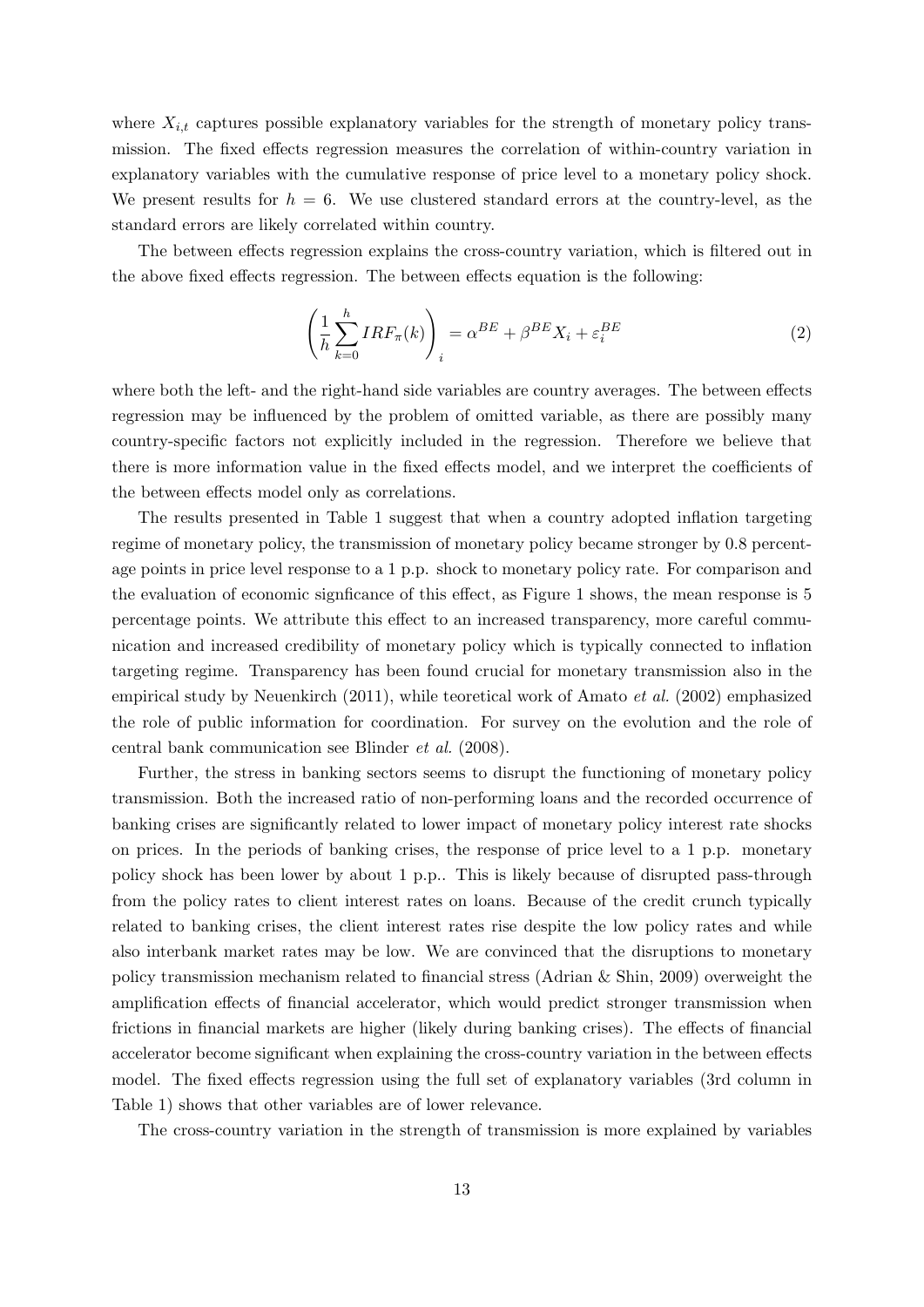| $-0.00763***$<br>$0.0231***$<br>$-0.00715**$<br>InfTgtrs<br>$0.0215*$<br>$(-3.71)$<br>$(-2.05)$<br>(1.96)<br>(2.85)<br>$-0.00406**$<br>$0.000401**$<br>0.000115<br>$-0.00396$<br>NonPrfLoans<br>(0.78)<br>(2.39)<br>$(-2.16)$<br>$(-1.44)$<br>$0.00971***$<br>$0.00771***$<br>$-0.0817*$<br><b>BankCrisis</b><br>$-0.0267$<br>(3.38)<br>(3.16)<br>$(-1.81)$<br>$(-0.44)$ |
|--------------------------------------------------------------------------------------------------------------------------------------------------------------------------------------------------------------------------------------------------------------------------------------------------------------------------------------------------------------------------|
|                                                                                                                                                                                                                                                                                                                                                                          |
|                                                                                                                                                                                                                                                                                                                                                                          |
|                                                                                                                                                                                                                                                                                                                                                                          |
| $-0.000341*$<br>$-0.000462***$<br>$-0.0000541$<br><b>DPrivCredit</b><br>$(-0.89)$<br>$(-1.84)$<br>$(-3.67)$                                                                                                                                                                                                                                                              |
| $4.85e-15***$<br>$4.33e-16$<br>$3.40e-15$<br>MktSize<br>(2.91)<br>(0.48)<br>(1.55)                                                                                                                                                                                                                                                                                       |
| $0.000123***$<br>0.0000133<br>$0.000112**$<br>FrgnDebt<br>(3.36)<br>(0.88)<br>(2.22)                                                                                                                                                                                                                                                                                     |
| 0.000865<br>0.00199<br>BankCapital<br>(0.78)<br>(0.61)                                                                                                                                                                                                                                                                                                                   |
| $-0.000226$<br>$-0.000817$<br>BankLiqdty<br>$(-0.41)$<br>$(-0.28)$                                                                                                                                                                                                                                                                                                       |
| GovtDebt<br>$-0.00000594$<br>$-0.000183$<br>$(-0.06)$<br>$(-1.05)$                                                                                                                                                                                                                                                                                                       |
| 0.0000949<br>$-0.0000934$<br>Openness<br>(0.71)<br>$(-0.55)$                                                                                                                                                                                                                                                                                                             |
| $-0.0496***$<br>$-0.0599***$<br>$-0.0133$<br>$-0.0228$<br>Const<br>$(-45.86)$<br>$(-0.80)$<br>$(-4.23)$<br>$(-0.57)$                                                                                                                                                                                                                                                     |
| $\overline{N}$<br>1352<br>1023<br>903<br>903<br>adj. $R^2$<br>0.066<br>0.391<br>0.065<br>0.287                                                                                                                                                                                                                                                                           |

<span id="page-16-0"></span>Table 1: Correlates of the cumulative response of inflation to MP shock after 6 quarters

t statistics in parentheses

\*  $p < 0.10,$  \*\*  $p < 0.05,$  \*\*\*  $p < 0.01$ 

related to the structure of financing. Countries with higher domestic private credit have stronger transmission, which is in line with financial accelerator theory [\(Bernanke](#page-19-6) et al., [1999;](#page-19-6) [Carlstrom](#page-19-5) [& Fuerst,](#page-19-5) [1997\)](#page-19-5) and the related empirical studies [\(Ciccarelli](#page-19-3) *et al.*, [2013\)](#page-19-3), which would predict stronger response to monetary policy shocks in more leveraged economies, as higher leverage implies larger effects of interest rates through credit and balance sheet channels. The results also show that foreign indebtedness is related to weaker transmission, as an economy with high external debt is possibly more influenced by foreign monetary policy.

Table [2](#page-17-0) shows the correlates of monetary policy sacrifice ratios with the explanatory variables. Notably, inflation targeting is shown to be related to more favorable sacrifice ratios, i.e. lower output losses are needed for disinflation. This can be again attributed to higher credibility and transparency related to inflation targeting. In addition to a generally weaker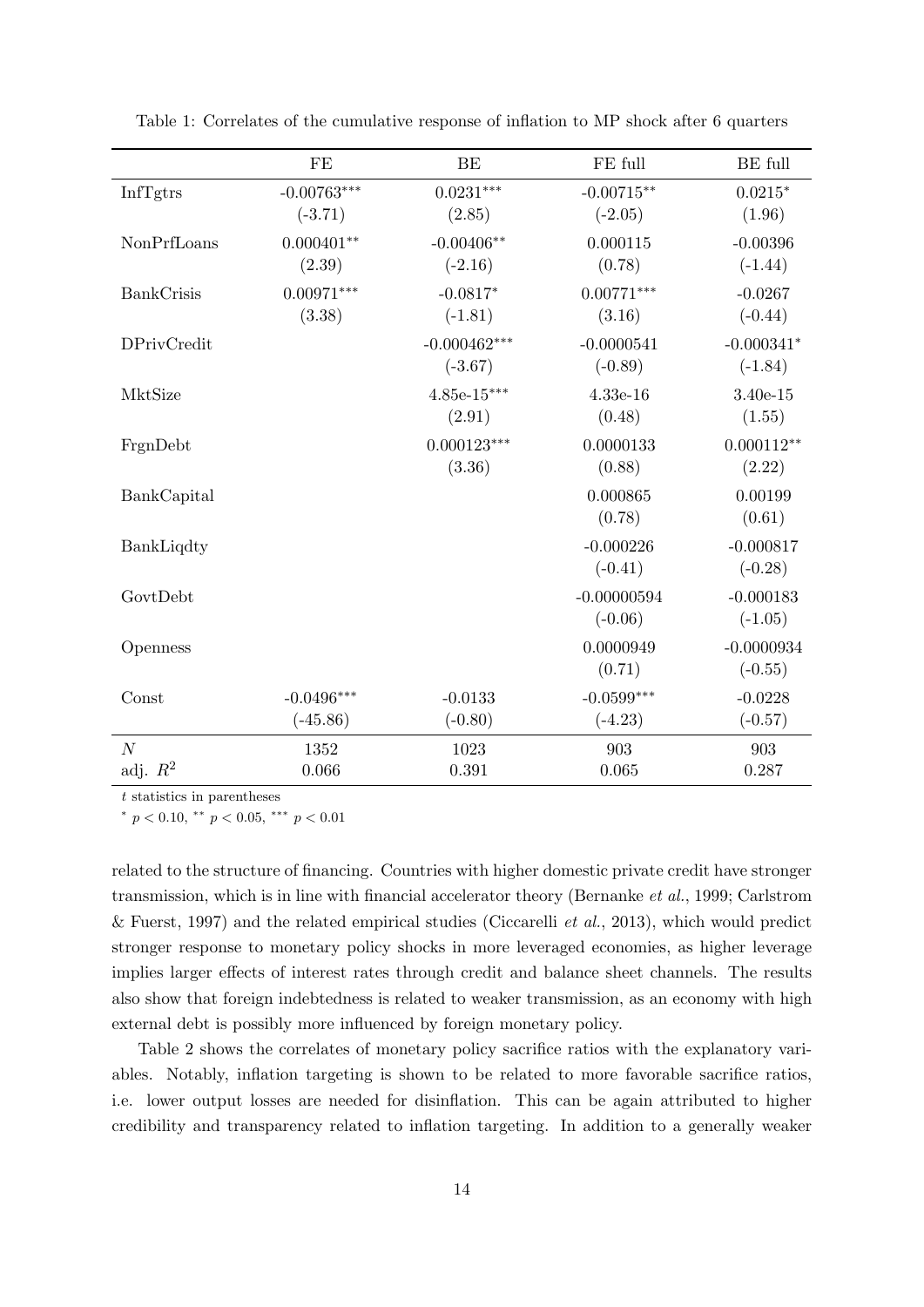<span id="page-17-0"></span>

|                              | FE                         | FE full                   | <b>BE</b> full          |
|------------------------------|----------------------------|---------------------------|-------------------------|
| InflTgtrs                    | $-0.152$<br>$(-1.49)$      | $-0.0824*$<br>$(-1.91)$   | $-0.279$<br>$(-0.93)$   |
| <b>BankCrisis</b>            | $0.149**$<br>(2.63)        | 0.0485<br>(1.48)          | $-1.134$<br>$(-0.68)$   |
| Openness                     | $-0.00818***$<br>$(-4.64)$ | $-0.00528**$<br>$(-2.40)$ | 0.000746<br>(0.16)      |
| MktSize                      |                            | $-7.38e-15$<br>$(-0.79)$  | 6.38e-14<br>(1.06)      |
| BankCapital                  |                            | $-0.0103$<br>$(-0.52)$    | $-0.0984$<br>$(-1.10)$  |
| BankLiqdty                   |                            | 0.000994<br>(0.05)        | 0.0988<br>(1.25)        |
| NonPrfLoans                  |                            | 0.00526<br>(0.99)         | $-0.124$<br>$(-1.64)$   |
| <b>DPrivCredit</b>           |                            | $-0.000699$<br>$(-0.54)$  | $-0.00695$<br>$(-1.37)$ |
| GovtDebt                     |                            | $-0.000188$<br>$(-0.10)$  | 0.00278<br>(0.58)       |
| FrgnDebt                     |                            | 0.000427<br>(1.34)        | 0.000416<br>(0.30)      |
| Const                        | $1.920***$<br>(14.31)      | $1.643***$<br>(7.79)      | $2.657**$<br>(2.41)     |
| $\overline{N}$<br>adj. $R^2$ | 3113<br>0.176              | 903<br>0.083              | 903<br>$-0.071$         |

Table 2: Correlates of the MP sacrifice ratios at the horizon of 6 quarters

t statistics in parentheses

\*  $p < 0.10,$  \*\*  $p < 0.05,$  \*\*\*  $p < 0.01$ 

monetary policy transmission in banking crises, we show that banking stress (both the crisis occurrence and the increased non-performing loans ratio) are related also to higher output costs of monetary policy-induced disinflation. As these effects are symmetric, this result also offers an optimistic interpretation: during banking crises, monetary policy can help to recover the real economy using monetary stimulus without increasing inflation much.

# 6 Concluding Remarks

This paper has mapped the monetary policy transmission across time and space. Taking an aggregate view on the transmission from monetary policy interest rates to price level, we have doc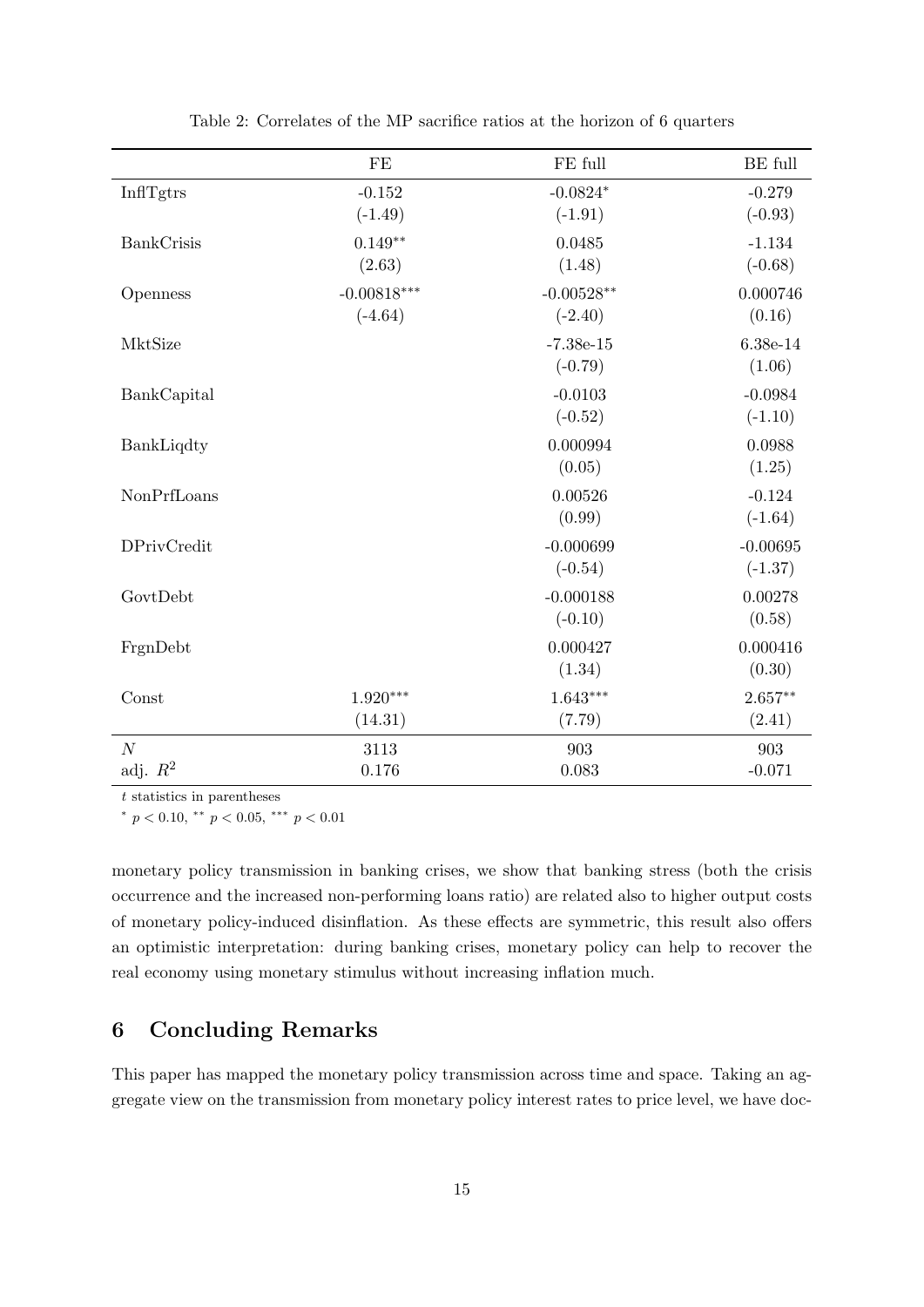umented the role of financial sector characteristics and monetary policy regime on the strength and efficiency of transmission. The aggregate approach allows us to quantify the effects.

We have constructed a panel of time-varying impulse response functions for 33 countries, the time span ranging from the 1970 to 2010 where the data permitted. Estimating Bayesian TVP-VAR models with the same specification for all countries and identifying the monetary policy interest rate shock using sign restrictions, we have obtained the time-varying impulse responses of price level and GDP to a monetary policy shock for each country in the sample. We have illustrated the overall strengthening and shorter transmission lags over time and documented the gradually decreasing monetary policy sacrifice ratios.

Further we have analyzed the possible determinants of the strength of monetary policy transmission. Exploiting both the cross-country and within-country variance using panel regressions, we have examined the role of various financial and institutional characteristics of economies for the strength of monetary policy transmission. The results suggest, that inflation targeting is related to stronger transmission and more favorable sacrifice ratios of monetary policy. When a country adopted inflation targeting, the response of prices to a 1 p.p. policy interest rate shock became on average stronger by 0.8 percentage points. On the other hand, stress in the banking sector is related to disrupted monetary policy transmission and higher sacrifice ratios. In a banking crisis, the response of CPI to a 1 p.p. shock was lower by 1 p.p.. The cross-country comparisons show that countries with higher domestic private credit have stronger transmission, as higher leverage ratio implies that interest rate changes have larger impact through the credit and balance sheet channels. Finally, economies with higher external debt seem to be more influenced by foreign than by domestic monetary policy, making the responses weaker.

We are well aware that the observed relationships cannot be interpreted as causalities, as various forms of endogeneity may be still present even when time and country fixed effects are controlled for. Further work addressing the endogeneity issues, as well as establishing finer quantifications of the incremental changes of financial variables and institutional factors could be valuable topics for future research.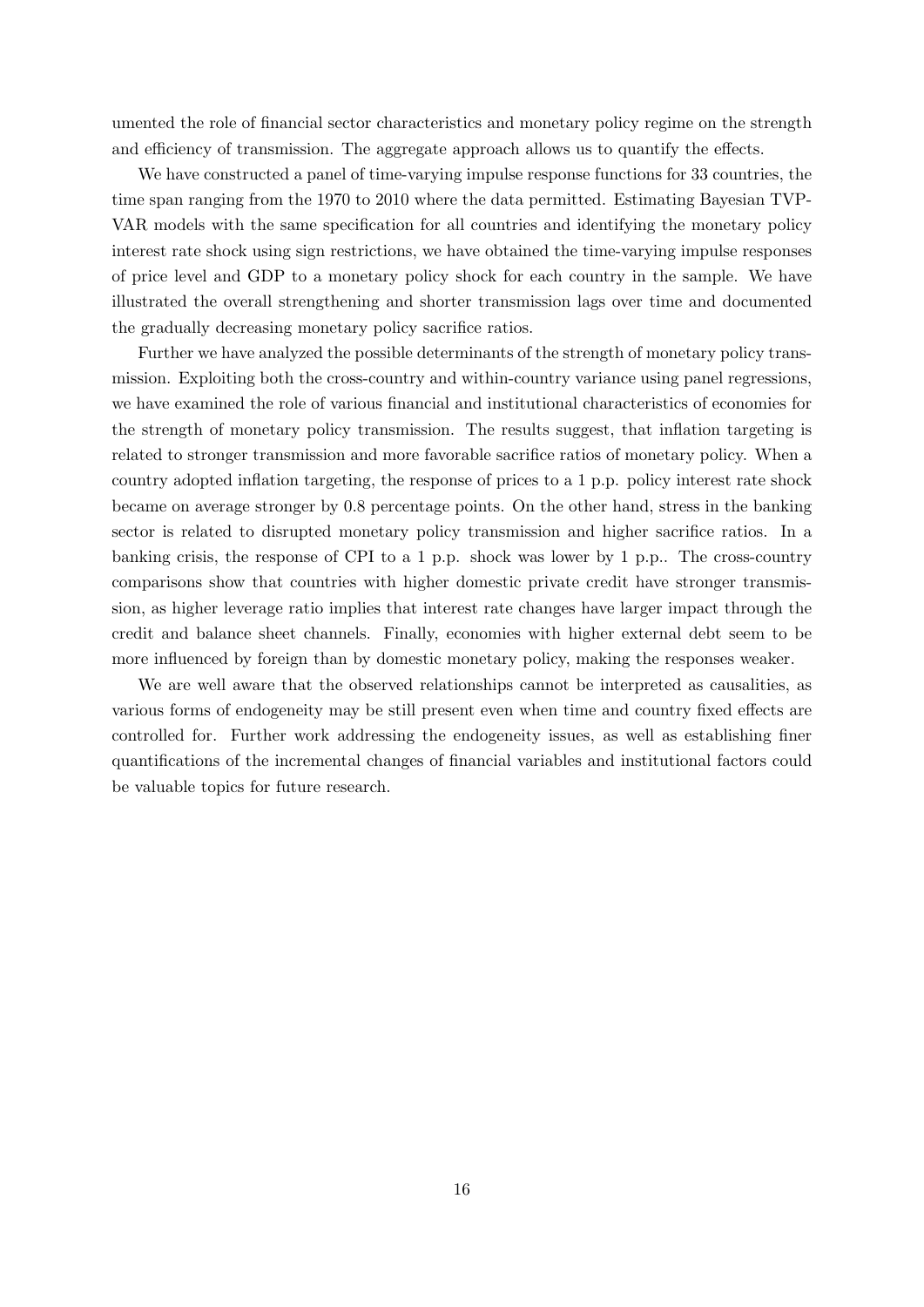# References

- <span id="page-19-16"></span>ADRIAN, T. & H. S. SHIN (2009): "Prices and quantities in the monetary policy transmission mechanism." International Journal of Central Banking 5(4): pp. 131–142.
- <span id="page-19-14"></span>Amato, J. D., S. Morris, & H. S. Shin (2002): "Communication and monetary policy." Oxford Review of *Economic Policy* **18(4)**: pp. 495–503.
- <span id="page-19-1"></span>ANGELONI, I. & M. EHRMANN (2003): "Monetary transmission in the euro area: early evidence." Economic Policy 18(37): pp. 469–501.
- <span id="page-19-4"></span>Aysun, U., R. Brady, & A. Honig (2013): "Financial frictions and the strength of monetary transmission." Journal of International Money and Finance  $32(0)$ : pp. 1097 – 1119.
- <span id="page-19-9"></span>BABECKÝ, J., T. HAVRÁNEK, J. MATĚJŮ, M. RUSNÁK, K. ŠMÍDKOVÁ, & B. VAŠÍČEK (2012): "Banking, debt and currency crises: early warning indicators for developed countries." Working Paper Series 1485, European Central Bank.
- <span id="page-19-7"></span>BERBEN, R.-P., A. LOCARNO, J. MORGAN, & J. VALLES (2004): "Cross-country differences in monetary policy transmission." Working Paper Series 400, European Central Bank.
- <span id="page-19-6"></span>BERNANKE, B. S., M. GERTLER, & S. GILCHRIST (1999): "The financial accelerator in a quantitative business cycle framework." In J. B. TAYLOR & M. WOODFORD (editors), "Handbook of Macroeconomics," volume 1 of Handbook of Macroeconomics, chapter 21, pp. 1341–1393. Elsevier.
- <span id="page-19-15"></span>Blinder, A. S., M. Ehrmann, M. Fratzscher, J. D. Haan, & D.-J. Jansen (2008): "Central bank communication and monetary policy: A survey of theory and evidence." Journal of Economic Literature 46(4): pp. 910–45.
- <span id="page-19-10"></span>BOIVIN, J. & M. P. GIANNONI (2006): "Has monetary policy become more effective?" The Review of Economics and Statistics 88(3): pp. 445–462.
- <span id="page-19-8"></span>Canova, F. & M. Ciccarelli (2009): "Estimating multicountry var models." International Economic Review 50(3): pp. 929–959.
- <span id="page-19-0"></span>CANOVA, F., L. GAMBETTI,  $&$  E. PAPPA (2007): "The structural dynamics of output growth and inflation: Some international evidence." Economic Journal 117(519): pp. C167–C191.
- <span id="page-19-12"></span>Canova, F. & G. D. Nicolo (2002): "Monetary disturbances matter for business fluctuations in the g-7." Journal of Monetary Economics  $49(6)$ : pp. 1131-1159.
- <span id="page-19-5"></span>Carlstrom, C. T. & T. S. Fuerst (1997): "Agency costs, net worth, and business fluctuations: A computable general equilibrium analysis." American Economic Review 87(5): pp. 893–910.
- <span id="page-19-13"></span>Christiano, L. J., M. Eichenbaum, & C. L. Evans (2005): "Nominal rigidities and the dynamic effects of a shock to monetary policy." Journal of Political Economy  $113(1)$ : pp. 1–45.
- <span id="page-19-3"></span>CICCARELLI, M., A. MADDALONI, & J.-L. PEDRÓ (2013): "Heterogeneous transmission mechanism: Monetary policy and financial fragility in the euro area." Working Paper Series 1527, European Central Bank.
- <span id="page-19-2"></span>Ciccarelli, M. & A. Rebucci (2002): "The transmission mechanism of european monetary policy: Is there heterogeneity? is it changing over time?" IMF Working Papers 02/54, International Monetary Fund.
- <span id="page-19-11"></span>Cogley, T. & T. J. Sargent (2002): "Evolving post-world war ii u.s. inflation dynamics." In "NBER Macroeconomics Annual 2001, Volume 16," NBER Chapters, pp. 331–388. National Bureau of Economic Research, Inc.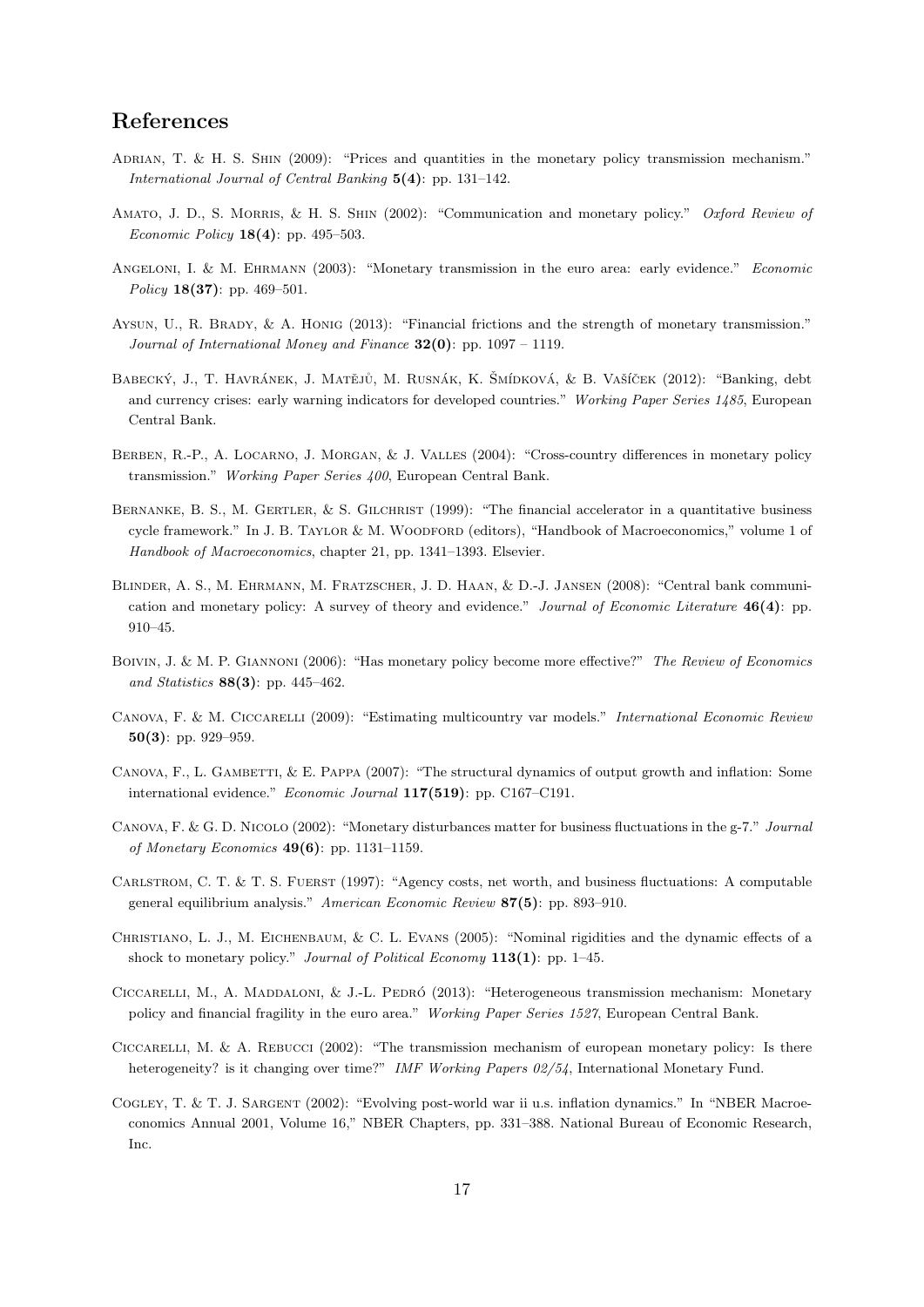- <span id="page-20-5"></span>Ehrmann, M. (2000): "Comparing monetary policy transmission across european countries." Review of World Economics (Weltwirtschaftliches Archiv) 136(1): pp. 58–83.
- <span id="page-20-6"></span>Ehrmann, M., L. Gambacorta, J. Martinez-Pages, P. Sevestre, & A. Worms (2001): "Financial systems and the role of banks in monetary policy transmission in the euro area." Working Paper Series 105, European Central Bank.
- <span id="page-20-3"></span>ELBOURNE, A. & J. DE HAAN (2006): "Financial structure and monetary policy transmission in transition countries." Journal of Comparative Economics  $34(1)$ : pp. 1–23.
- <span id="page-20-17"></span>Fleming, J. M. (1962): "Domestic financial policies under fixed and under floating exchange rates." IMF Staff Papers **9(3)**: pp. 369-380.
- <span id="page-20-13"></span>Fry, R. & A. Pagan (2011): "Sign restrictions in structural vector autoregressions: A critical review." Journal of Economic Literature 49(4): pp. 938–60.
- <span id="page-20-15"></span>GALI, J. & M. GERTLER (2007): "Macroeconomic modeling for monetary policy evaluation." Journal of Economic Perspectives  $21(4)$ : pp. 25–46.
- <span id="page-20-8"></span>Georgiadis, G. (2012): "Towards an explanation of cross-country asymmetries in monetary transmission." Technical report.
- <span id="page-20-0"></span>Havranek, T. & M. Rusnak (2012): "Transmission lags of monetary policy: A meta-analysis." Working Papers 2012/10, Czech National Bank, Research Department.
- <span id="page-20-2"></span>Jarocinski, M. (2010): "Responses to monetary policy shocks in the east and the west of europe: a comparison." Journal of Applied Econometrics 25(5): pp. 833–868.
- <span id="page-20-12"></span>Koop, G. & D. Korobilis (2009): "Bayesian multivariate time series methods for empirical macroeconomics." MPRA Paper 20125, University Library of Munich, Germany.
- <span id="page-20-1"></span>Koop, G., R. Leon-Gonzalez, & R. W. Strachan (2009): "On the evolution of the monetary policy transmission mechanism." Journal of Economic Dynamics and Control 33(4): pp. 997–1017.
- <span id="page-20-11"></span>LUBIK, T. A. & F. SCHORFHEIDE (2004): "Testing for indeterminacy: An application to u.s. monetary policy." American Economic Review 94(1): pp. 190–217.
- <span id="page-20-10"></span>LÜTKEPOHL, H. (2007): New Introduction to Multiple Time Series Analysis. Springer, 1st ed. 2006. corr. 2nd printing edition.
- <span id="page-20-7"></span>Mishra, P., P. J. Montiel, & A. Spilimbergo (2012): "Monetary transmission in low-income countries: Effectiveness and policy implications." IMF Economic Review 60(2): pp. 270–302.
- <span id="page-20-4"></span>Mojon, B. & G. Peersman (2001): "A var description of the effects of monetary policy in the individual countries of the euro area." Working Paper Series 092, European Central Bank.
- <span id="page-20-16"></span>MUNDELL, R. A. (1962): "The appropriate use of monetary and fiscal policy for internal and external stability." IMF Staff Papers 9(1): pp. 70–79.
- <span id="page-20-18"></span>Neuenkirch, M. (2011): "Monetary policy transmission in vector autoregressions: A new approach using central bank communication." Technical report.
- <span id="page-20-9"></span>Primiceri, G. E. (2005): "Time Varying Structural Vector Autoregressions and Monetary Policy." Review of Economic Studies, Vol. 72, No. 3, pp. 821-852, July 2005 .
- <span id="page-20-14"></span>Rafiq, M. & S. Mallick (2008): "The effect of monetary policy on output in emu3: A sign restriction approach." Journal of Macroeconomics 30(4): pp. 1756–1791.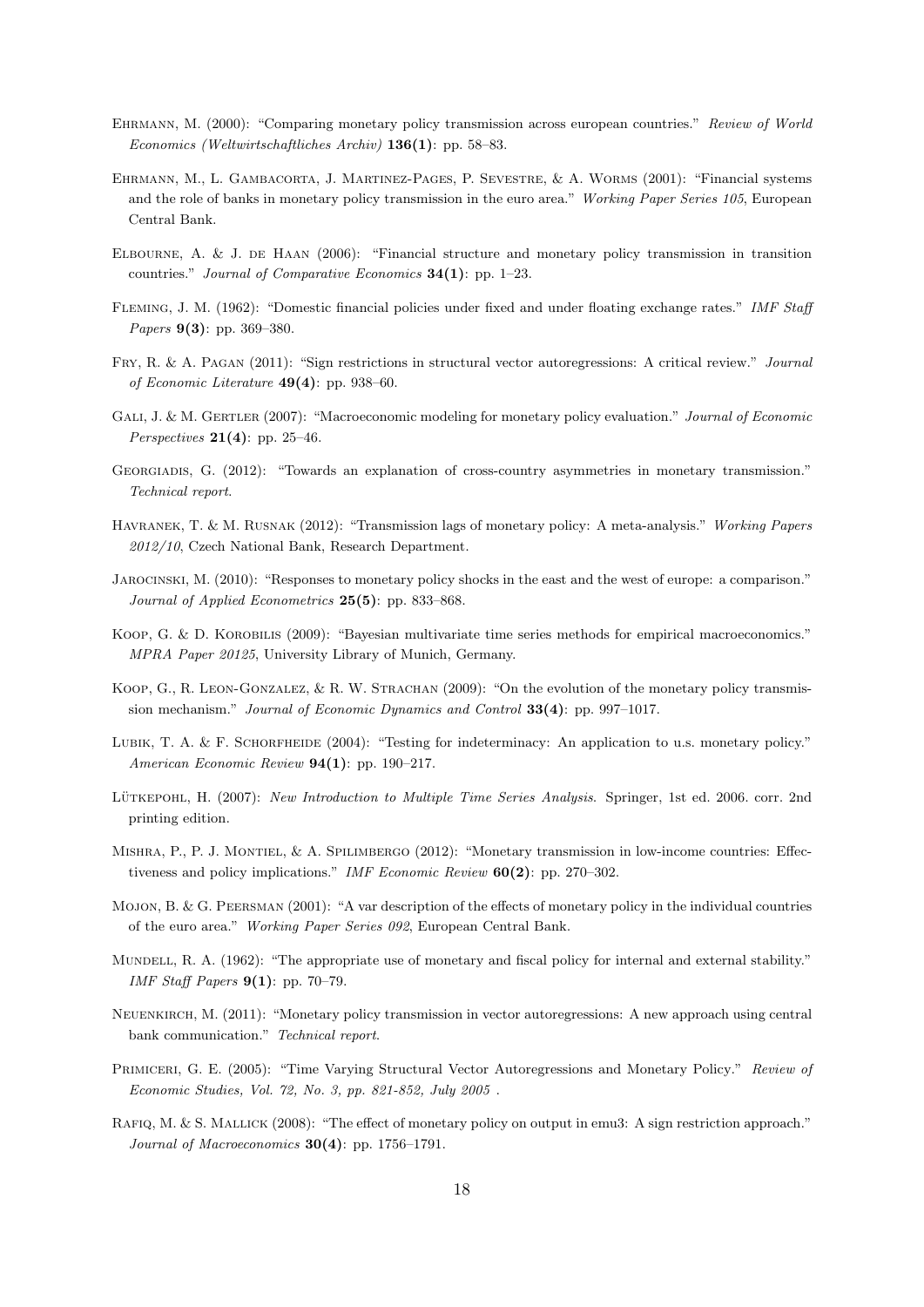- <span id="page-21-7"></span>RAFTERY, A. E. & S. LEWIS (1992): "How many iterations in the gibbs sampler?" In "Bayesian Statistics 4," pp. 763–773. Oxford University Press.
- <span id="page-21-1"></span>REINHART, C. M. & K. S. ROGOFF (2004): "The modern history of exchange rate arrangements: A reinterpretation." The Quarterly Journal of Economics  $119(1)$ : pp. 1–48.
- <span id="page-21-4"></span>SCHOLL, A. & H. UHLIG (2008): "New evidence on the puzzles: Results from agnostic identification on monetary policy and exchange rates." Journal of International Economics  $76(1)$ : pp. 1–13.
- <span id="page-21-0"></span>SIMS, C. A. (1980): "Macroeconomics and reality." *Econometrica* 48(1): pp. 1-48.
- <span id="page-21-2"></span>Sims, C. A. & T. Zha (2006): "Were there regime switches in u.s. monetary policy?" American Economic Review 96(1): pp. 54–81.
- <span id="page-21-5"></span>SMETS, F. & R. WOUTERS (2003): "An estimated dynamic stochastic general equilibrium model of the euro area." Journal of the European Economic Association 1(5): pp. 1123–1175.
- <span id="page-21-6"></span>Taylor, J. B. (1993): "Discretion versus policy rules in practice." Carnegie-Rochester Conference Series on Public Policy 39(1): pp. 195–214.
- <span id="page-21-3"></span>Uhlig, H. (2005): "What are the effects of monetary policy on output? results from an agnostic identification procedure." Journal of Monetary Economics 52(2): pp. 381–419.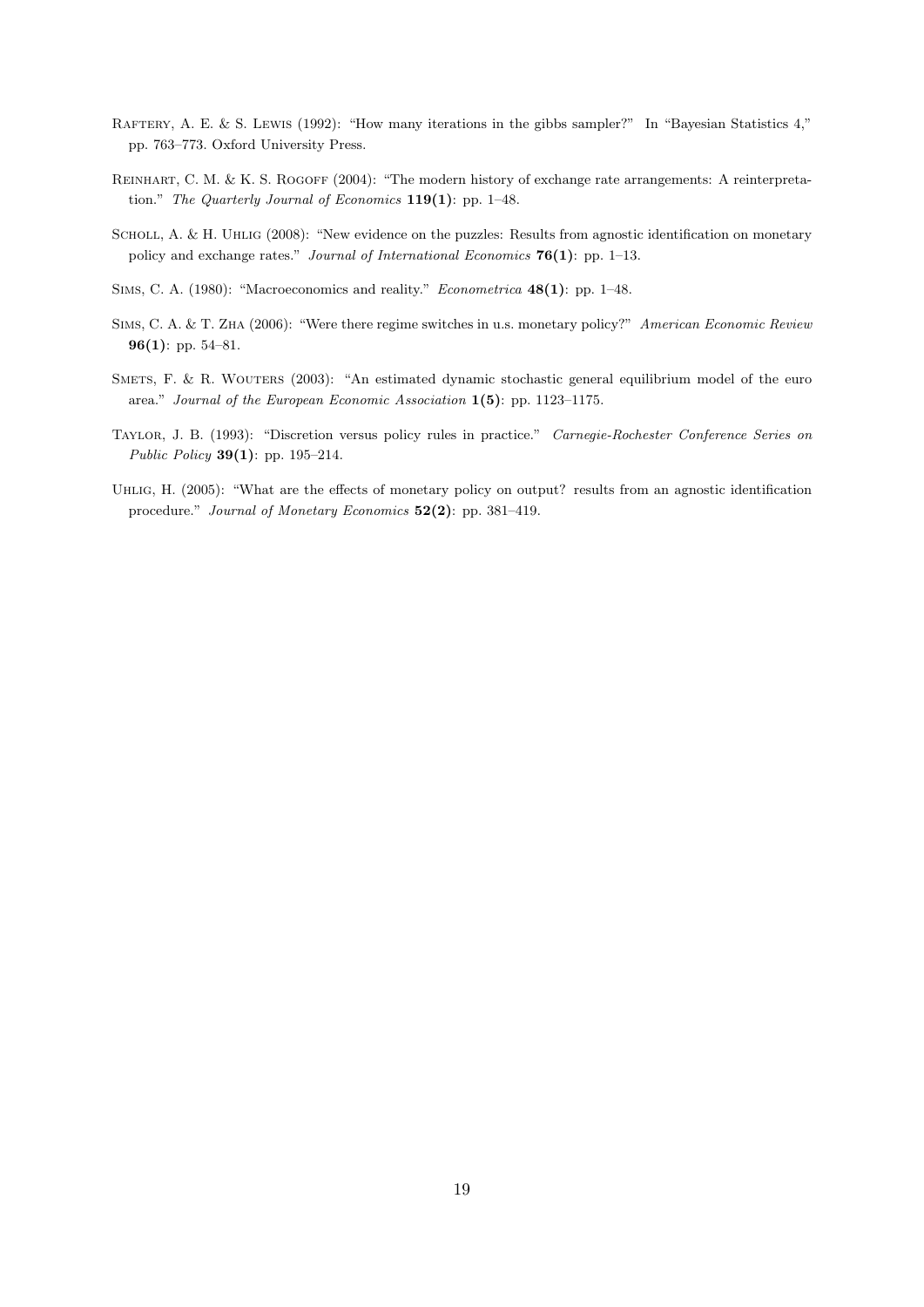### <span id="page-22-0"></span>A Bayesian TVP-VAR Estimation: Some Technical Details

We use one lag in the VAR system, to keep the space of estimated (time varying) coefficients reasonably sized. The number of Gibbs sampler iterations varies across countries. Those with longer time series typically need more draws for reaching convergence, as there are longer paths of time-varying parameters (or, equivalently, the respective errors) to be estimated. Generally we have used 10000 burn-in draws and 2000-10000 effective draws depending on whether a reasonable degree of convergence was reached. Convergence was diagnosed using autocorrelation functions of the Markov chain and [Raftery & Lewis](#page-21-7) [\(1992\)](#page-21-7) convergence diagnostics. The priors on the parameters of the model and the hyperparameters are set according to [Primiceri](#page-20-9) [\(2005\)](#page-20-9). Specifically,

$$
\beta_0 \sim \mathcal{N}(\hat{\beta}_{OLS}, 4 \text{ var}[\hat{\beta}_{OLS}])
$$
  

$$
A_0 \sim \mathcal{N}(\hat{A}_{OLS}, 4 \text{ var}[\hat{A}_{OLS}])
$$
  

$$
\log \sigma_0 \sim \mathcal{N}(\log \hat{\sigma}_{OLS}, 4I_n)
$$

i.e. the prior distributions are normal for matrices Z and A and log-normal for vector  $\sigma$ , where the means are the OLS estimates of Z, A and  $\sigma$  from a time-invariant VAR. Prior variances on Z and A are set at four times the variances from a time-invariant VAR, while the prior variance on  $\log \sigma$  is four times the identity matrix. The priors on the hyperparameters are set as follows:

$$
Q \sim \mathcal{IW}(k_Q^2.\tau.\text{var}[\hat{Z}_{OLS}], \tau)
$$
  

$$
W \sim \mathcal{IG}(k_W^2.(1 + \dim(W)).I_n, (1 + \dim(W)))
$$
  

$$
S_{\tau} \sim \mathcal{IW}(k_S^2.(1 + \dim(S_{\tau})).\text{var}[\hat{A}_{\tau,OLS}], (1 + \dim(S_{\tau})))
$$

where  $\tau$  is the size of training sample,  $S_{\tau}$  and  $\hat{A}_{\tau,OLS}$  are the corresponding parts of the respective matrices. We use the whole time series as the training sample. The prior hyperparameter mean factors are set to  $k_Q = 0.01$ , so that we attribute 1% of the uncertainty arouns the timeinvariant OLS estimate to time-variation. Further  $k_W = 0.01$  and  $k_S = 0.1$ , we again follow [Primiceri](#page-20-9) [\(2005\)](#page-20-9) here.

# B Additional Results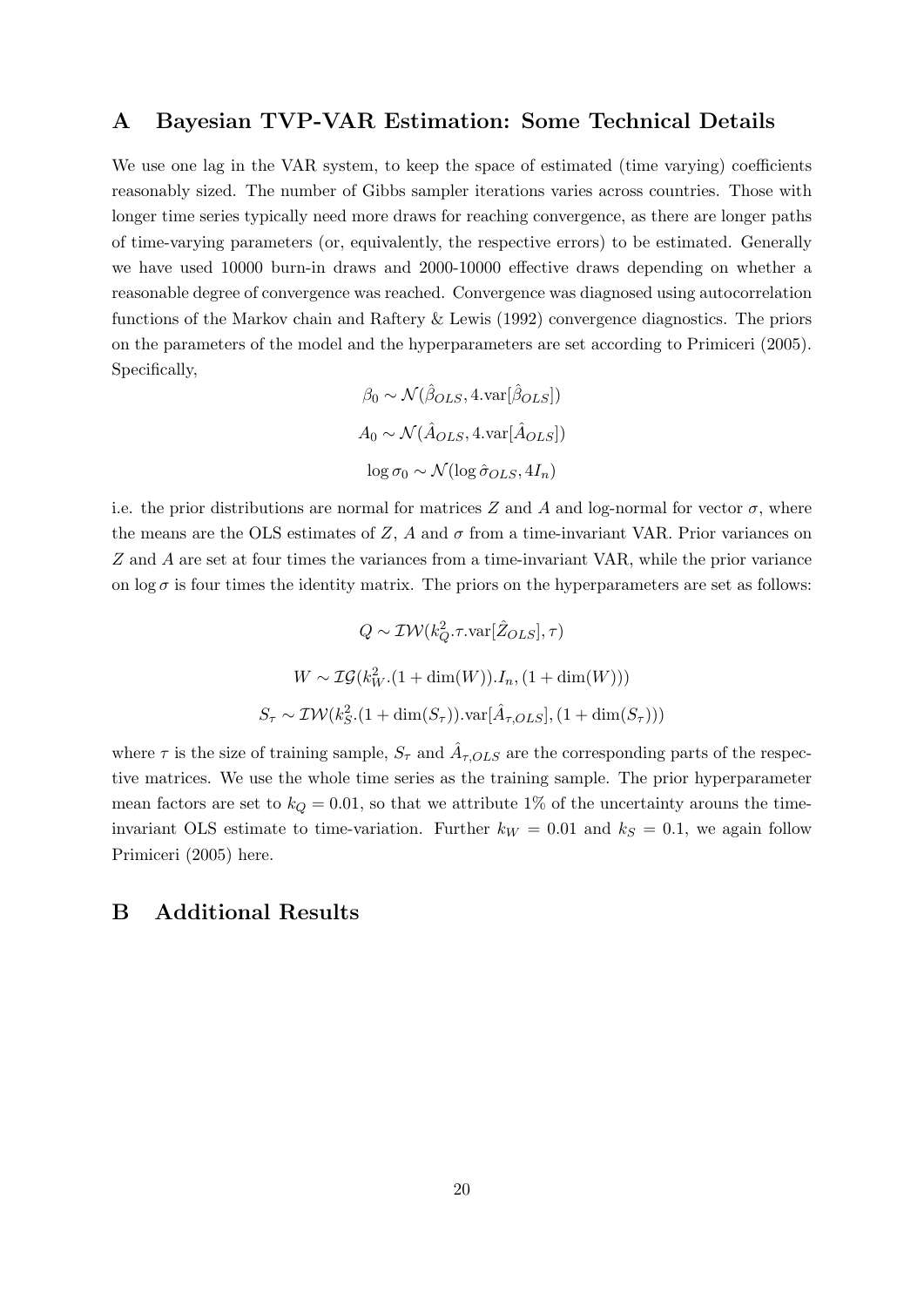| itc                                          |                | mktcap bankcapratio bankliqratio |                          |              | nonperfloans domprivcredit govtdebt |              | trade       | foreigndebt bank |  |
|----------------------------------------------|----------------|----------------------------------|--------------------------|--------------|-------------------------------------|--------------|-------------|------------------|--|
|                                              |                |                                  |                          |              |                                     |              |             |                  |  |
| $-0.0620***$                                 | $\overline{a}$ |                                  |                          |              |                                     |              |             |                  |  |
| $-0.128***$                                  | $0.0868***$    |                                  |                          |              |                                     |              |             |                  |  |
| $0.0737***$                                  | $-0.0455$      | $-0.0456$                        |                          |              |                                     |              |             |                  |  |
| $-0.0896***$                                 | $-0.113***$    | $0.193***$                       | $-0.0612*$               |              |                                     |              |             |                  |  |
| $0.211***$                                   |                |                                  | $0.195***$               | $-0.296***$  |                                     |              |             |                  |  |
| $0.0667***$                                  | $0.113***$     | $0.376***$                       | $-0.0730**$              | $0.114***$   | $0.229***$                          |              |             |                  |  |
| 0.0907***                                    | $0.324***$     | $-0.0426$                        | $0.0975***$              | 0.000333     |                                     | 0.00343      |             |                  |  |
| $0.0748***$                                  | $-0.0453*$     |                                  | $-0.00655$               | $-0.0874***$ | $0.536***$                          | $0.191***$   | $0.272***$  |                  |  |
| $-0.0743***$                                 | 0.0188         | $0.120***$                       | $0.0963***$              | $0.172***$   | $-0.0227$                           | $-0.0915***$ | $-0.0402**$ | $-0.0696***$     |  |
| $p < 0.05$ , ** $p < 0.01$ , *** $p < 0.001$ |                |                                  |                          |              |                                     |              |             |                  |  |
|                                              |                | $0.449***$                       | $0.507***$<br>$0.375***$ |              |                                     | $-0.0582***$ |             |                  |  |

Table 3: Correlation table of explanatory variables Table 3: Correlation table of explanatory variables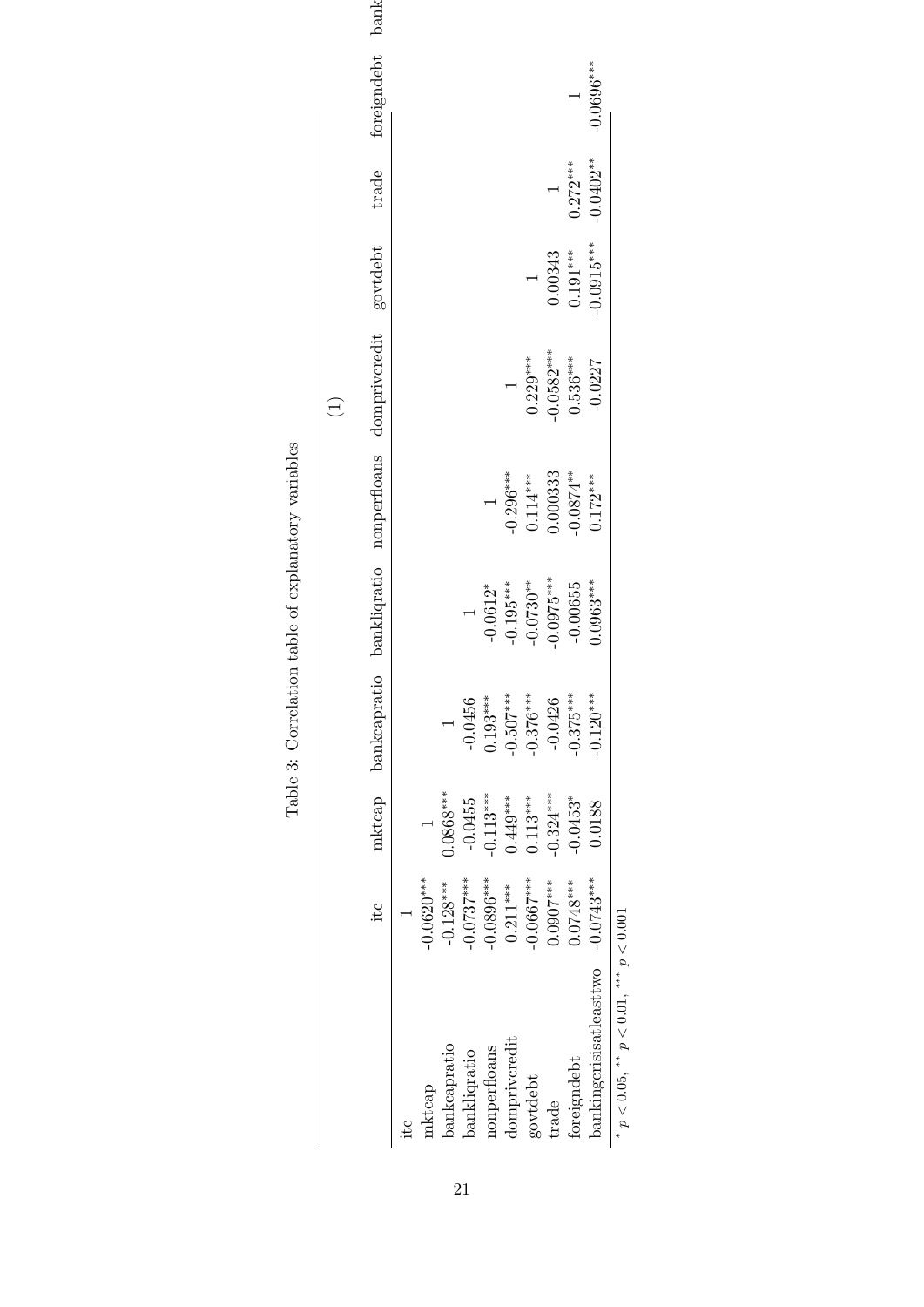

Figure 5: Evolution of IRFs of CPI to an MP shock in different countries